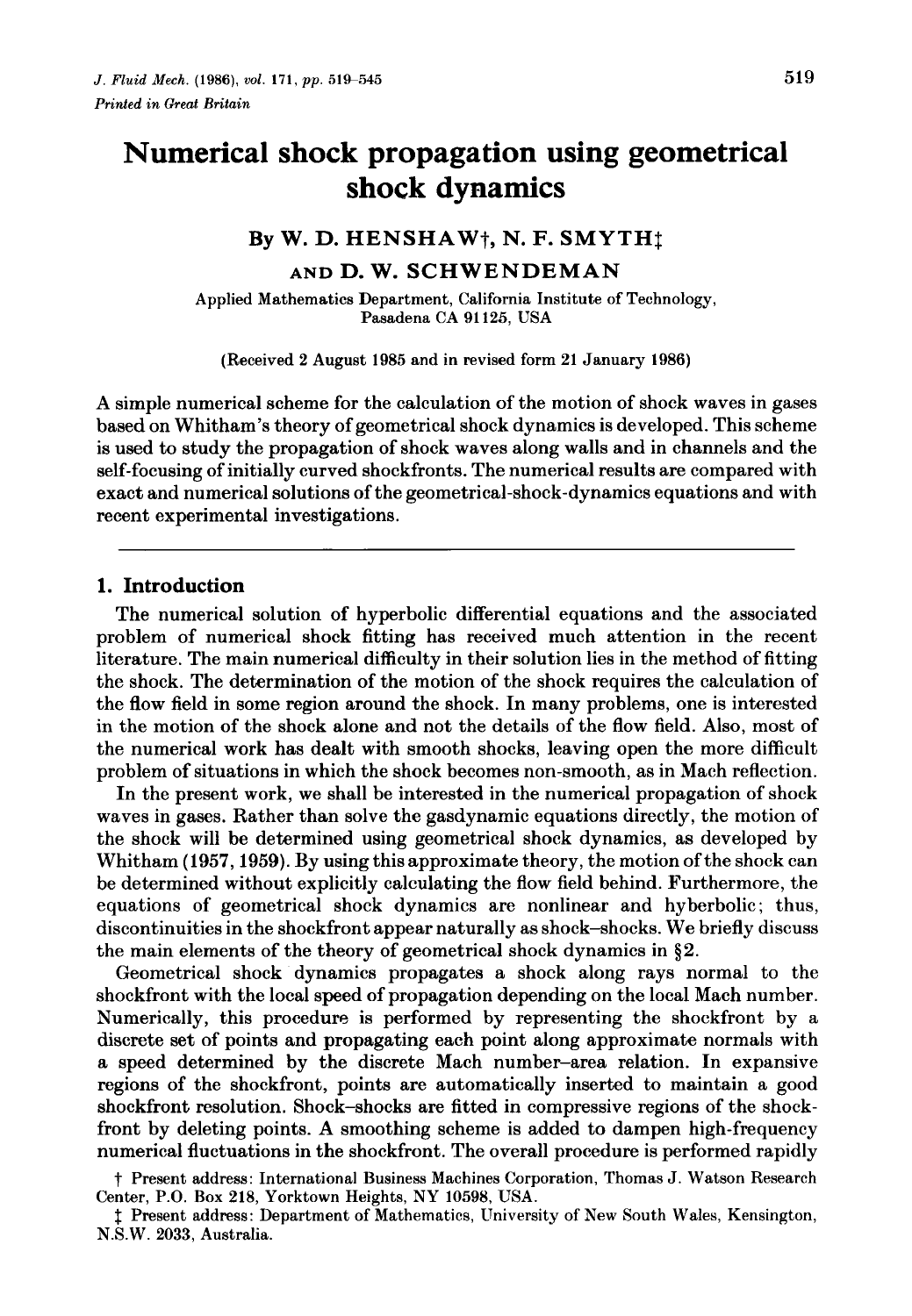with good accuracy for a wide variety of problems. The details of this numerical scheme are presented in §3.

The method of geometrical shock dynamics is not limited to shock waves and can be used for the propagation of any wavefront for which there is a known relation between the local speed of propagation and the local amplitude. For example, Miles (1977) applied geometrical shock dynamics to the propagation of a soliton around corners. The numerical method presented here can also be used for these problems.

In §4, we compare results obtained using our numerical scheme with exact and numerical solutions and experimental data. We consider the cases of shock-wave diffraction, shock waves in channels and focusing shock waves.

Exact solutions using geometrical shock dynamics were found by Whitham for some shock-wave diffraction problems. Results calculated numerically are compared with these exact solutions. Bryson & Gross (1961) obtained numerical and experimental results for shock-wave diffraction by cones, cylinders and spheres. Their numerical results used the method of characteristics, in contrast to the scheme we present in §3. Shockfronts calculated using our numerical scheme are compared with these results as well.

Edwards, Fearnley & Nettleton (1983) experimentally studied the propagation of initially plane shock waves in channels with a 90° circular bend. Results were obtained for the Mach number on the convex and concave walls and a description of the shock geometry was discussed. We compare our numerical calculations with their results.

Sturtevant & Kulkarny (1976) experimentally determined the behaviour of focusing weak shock waves by reflecting plane shock waves from a concave wall. Depending on the initial Mach number and curvature of the wall, the shock either focused to form a crossed and folded front similar to that which occurs for geometrical acoustics or the shock remained uncrossed. We find that the-approximate theory of geometrical shock dynamics is able to predict this observation with reasonable accuracy.

## **2. Geometrical shock dynamics**

Whitham (1957, 1959) developed an approximate theory for shock propagation analagous to geometrical acoustics. In this theory, called geometrical shock dynamics, the shock propagates on rays normal to the shockfront, with the speed of propagation depending on the local amplitude of the shock. This theory is summarized in Whitham (1974, chapter 8).

Whitham shows that the local Mach number and ray-tube area are related by

$$
A = A_0 \frac{f(M)}{f(M_0)},
$$
\n(2.1)

where  $M_0$  and  $A_0$  are the initial Mach number and ray-tube area respectively. The function  $f(M)$  is given by  $(M)$   $(M)(M)$   $(M)$ 

$$
f(M) = \exp\left(-\int \frac{M\lambda(M)}{M^2 - 1} \, \mathrm{d}M\right),\tag{2.2}
$$

where 
$$
\lambda(M) = \left(1 + \frac{2}{\gamma + 1} \frac{1 - \mu^2}{\mu}\right) \left(1 + 2\mu + \frac{1}{M^2}\right),
$$

$$
\mu^2 = \frac{(\gamma - 1) M^2 + 2}{2\gamma M^2 - (\gamma - 1)},
$$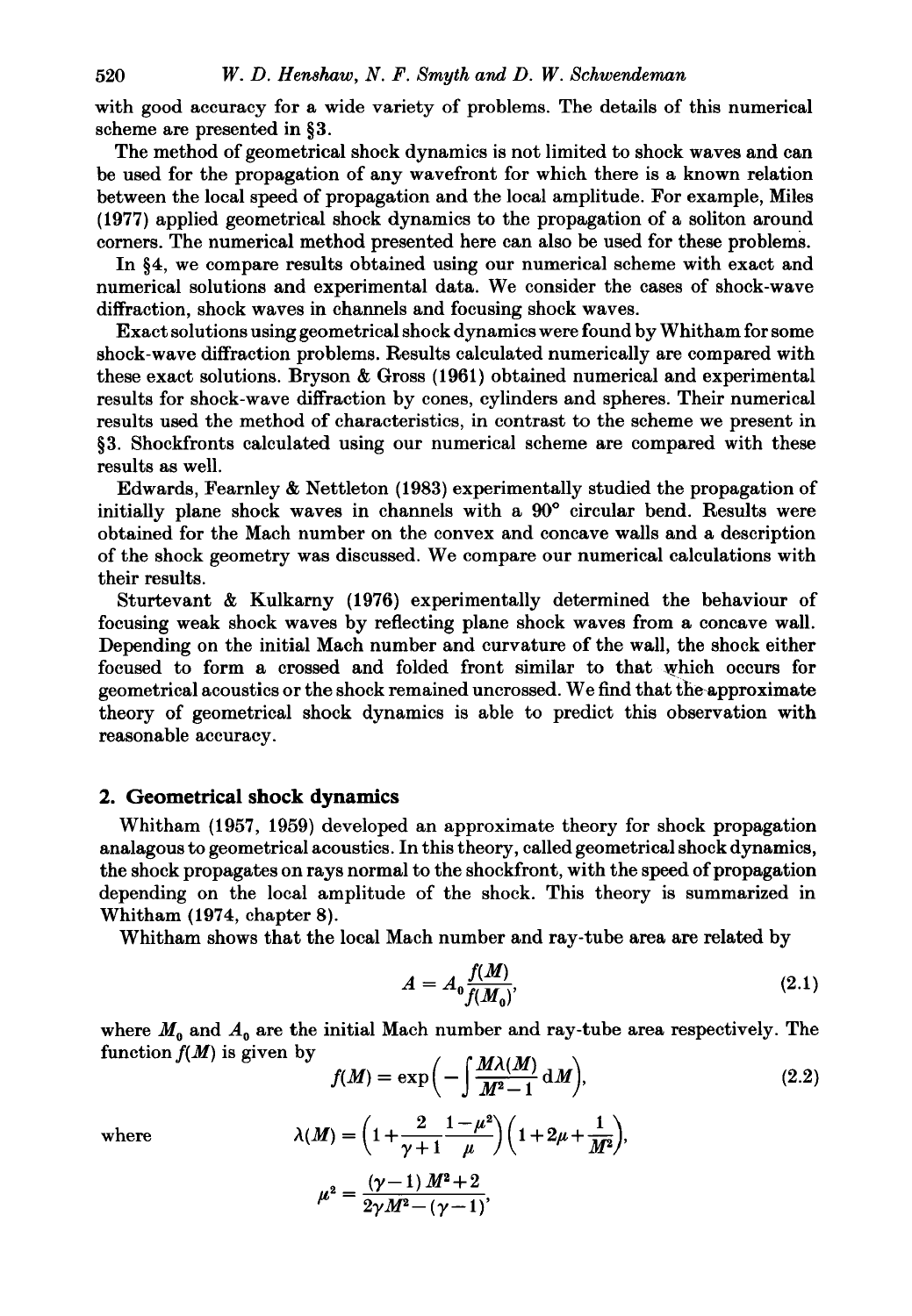

FIGURE 1. Coordinate system  $(\alpha, \beta)$ . Shock positions given by  $\alpha$  = const (solid lines) and rays given by  $\beta$  = const (dashed lines).

 $\gamma$  being the ratio of specific heats (= 1.4 for air). For clarity, we shall refer to (2.1) as the  $A-M$  relation. The integral in expression (2.2) may be evaluated explicitly. However, a numerical evaluation is more convenient. Approximations to (2.2) may also be obtained in the limits of weak and strong shocks. For weak shocks

$$
f(M) = (M-1)^{-2} \quad \text{as } M \to 1,
$$
 (2.3)

and for strong shocks  $f(M) = M^{-n}$  as  $M \rightarrow \infty$ ,

where  $n = 1 + (2/\gamma) + (2\gamma/\gamma - 1)^{\frac{1}{2}} = 5.0743$  for  $\gamma = 1.4$ .

In the present work, we shall deal primarily with two-dimensional motion, even though the theory of shock dynamics applies in three dimensions as well. The two-dimensional formulation may be extended to axisymmetric motion without much change and we treat some of these cases also.

In two dimensions, it is convenient to introduce an orthogonal curvilinear coordinate system  $(\alpha, \beta)$  where successive shock positions are described by curves  $\alpha$  = constant and rays by  $\beta$  = constant (figure 1). The shockfront is described by its local Mach number  $M(\alpha, \beta)$  and its ray inclination angle  $\theta(\alpha, \beta)$  referenced to a fixed direction, the x-axis say. It follows from a geometrical argument that the system of equations describing the propagation of the shockfront is

$$
\frac{\partial \theta}{\partial \beta} - \frac{A'(M) \partial M}{M \partial \alpha} = 0,
$$
\n
$$
\frac{\partial \theta}{\partial \alpha} + \frac{1}{A(M) \partial \beta} = 0,
$$
\n(2.5)

where  $A = A(M)$  is the  $A-M$  relation. The characteristic form of (2.5) is

$$
\left(\frac{\partial}{\partial \alpha} \pm c \frac{\partial}{\partial \beta}\right) (\theta \pm \omega(M)) = 0, \tag{2.6}
$$

where  $c^2(M) = -\frac{M}{AA'} > 0$ ,  $\omega(M) = \int_{1}^{M} \frac{\mathrm{d}M}{Ac} = \int_{1}^{M} \left(\frac{\lambda(M)}{M^2-1}\right)^{\frac{1}{2}} \mathrm{d}M$ . (2.4)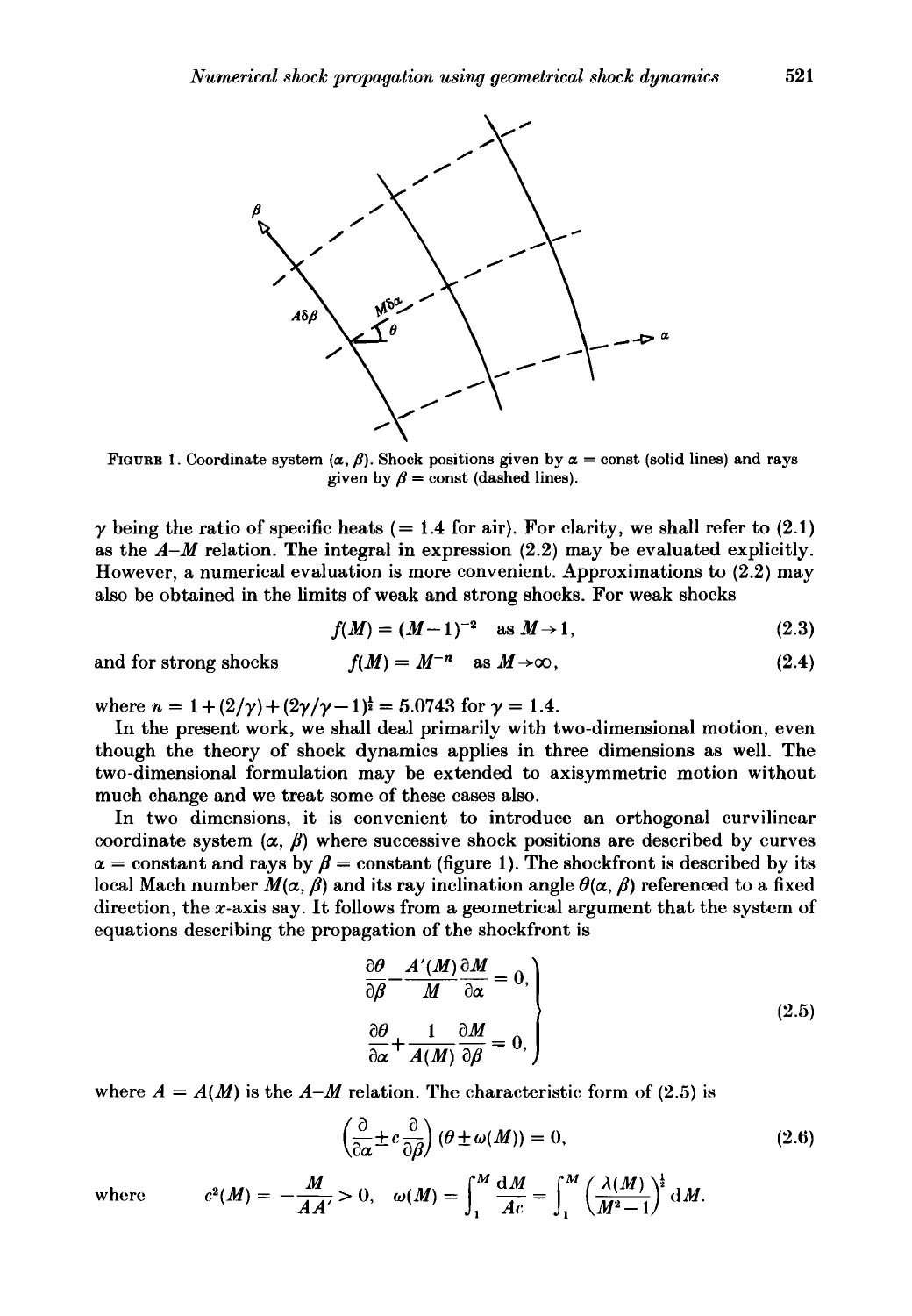

FIGURE 2. (a) Mach reflection: incident shock *I,* Mach stem *M,* reflected shock Rand vortex sheet *V.* (b) Shock-shock geometry. Constant Mach number and ray inclination angle at state 1 separated from state 2 by shock-shock line inclined with angle  $\chi$ .

Therefore,

$$
\theta \pm \omega(M) = \text{constant on characteristics } C_{\pm} : \frac{\mathrm{d}\beta}{\mathrm{d}\alpha} = \pm c. \tag{2.7}
$$

The system (2.5) is hyperbolic and represents a wave motion for disturbances propagating on the shock. Since this system of equations is hyperbolic and nonlinear, the shockfronts can develop discontinuities in slope and Mach number, these being called shock-shocks. Shock-shocks correspond physically to the formation of Mach stems, the shock-shock discontinuity being the position of the triple-point. In Mach reflection there is also a reflected shock  $R$  and a vortex sheet  $V$ , as shown in figure 2(a), but they do not appear explicitly in geometrical shock dynamics. Only the leading fronts appear, as in figure 2 (b). The change in direction and Mach number at the shock-shock imply their existence.

Where a shock-shock develops, it is possible to treat it as a discontinuity in  $M$  and  $\theta$ . Whitham derives the appropriate jump conditions relating  $M_1$  and  $\theta_1$  ahead of the shock-shock with  $M_2$  and  $\theta_2$  behind it in terms of  $\chi$ , the angle of the shock-shock line with the x-axis (figure  $2b$ ). These jump relations are

$$
\tan\left(\theta_2 - \theta_1\right) = \frac{(M_2^2 - M_1^2)^{\frac{1}{2}} (A^2(M_1) - A^2(M_2))^{\frac{1}{2}}}{A(M_2) M_2 + A(M_1) M_1}.
$$
\n(2.8)

$$
\tan\left(\chi - \theta_i\right) = \frac{A(M_i)}{M_i} \left(\frac{M_2^2 - M_1^2}{A^2(M_1) - A^2(M_2)}\right)^{\frac{1}{2}}, \quad i = 1 \text{ or } 2. \tag{2.9}
$$

Assuming  $M_1$  and  $\theta_1$  are known, two of the three remaining variables are given by (2.8) and (2.9) if one of the remaining is known. In the diffraction problems considered later,  $\theta_2$  is known from the geometry and this then gives  $M_2$  and  $\chi$ .

The characteristic solution (2.7) along with jump conditions (2.8) and (2.9) may be used to construct solutions in some simple cases. Solutions found in this manner are completely analogous to solutions found in one-dimensional gasdynamics or shallow-water waves for example. Later, the accuracy of the approximate solution obtained numerically will be cheeked with some of these exact solutions.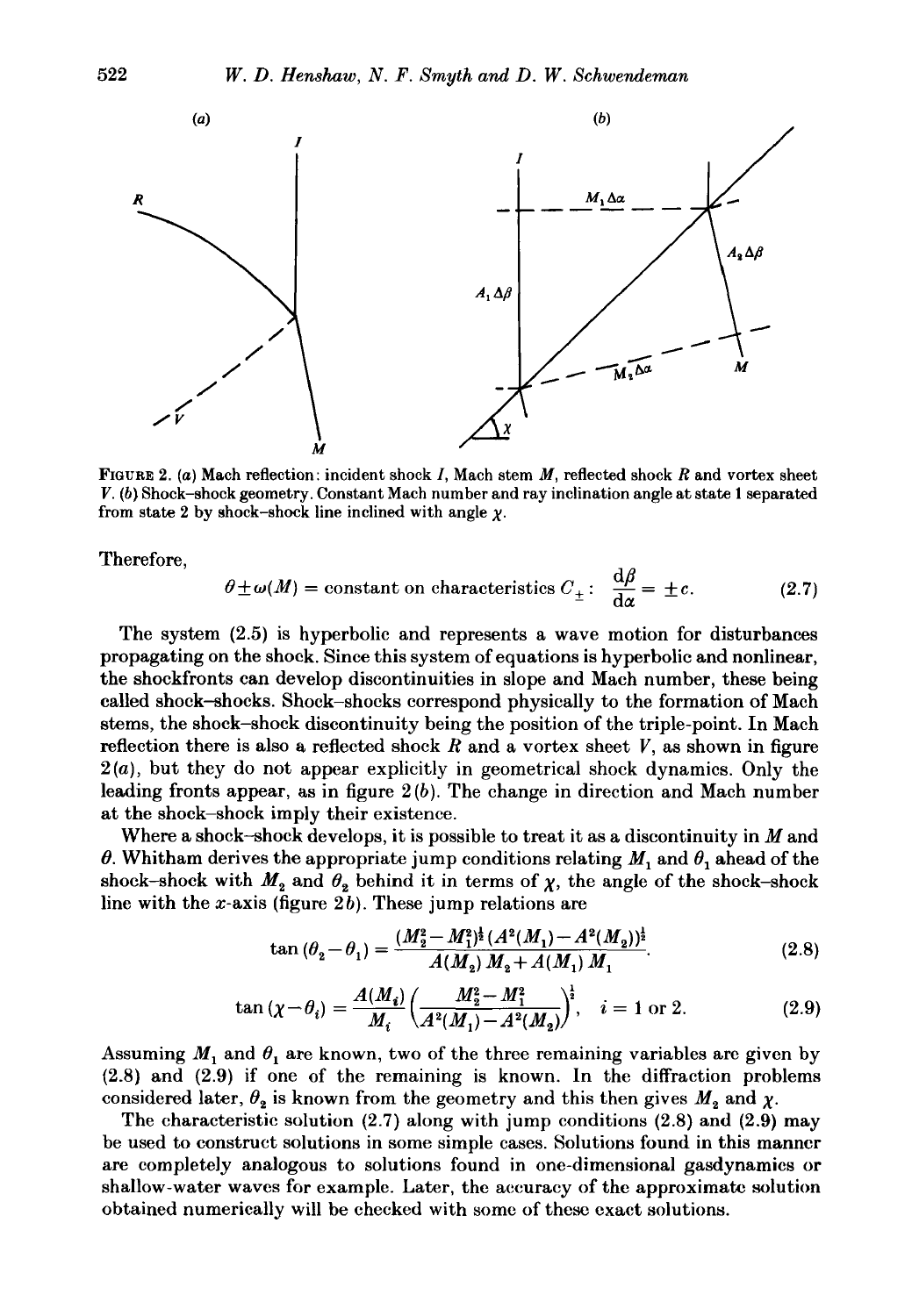

FIGURE 3. Time-marching scheme. Shockfront positions at  $t$  and  $t+\Delta t$  (solid lines) and approximate rays (dashed lines).

## **3. Numerical scheme**

In this section, we present the numerical scheme developed to calculate successive shockfronts using the theory of geometrical shock dynamics. The scheme is advantageous in its simplicity, which will become clear shortly, and its application to a wide variety of problems. Later, we shall apply the numerical procedure to calculate shocks for many cases.

The numerical procedure is basically a leap-frog time-marching scheme. A sketch of the time-marching scheme is provided in figure 3. The shockfront is given by a discrete set of points. Each point is advanced along its normal with a speed specified by the discrete version of the  $A-M$  relation. In expansive regions of the shockfront, we insert points in order to maintain an approximately uniform point distribution. In compressive regions, we fit shock-shocks into the front by deleting points. A smoothing procedure is employed to dampen high-frequency numerical errors in the shockfront position.

The numerical scheme is based on an approximate integration along rays. On a ray  $\partial x$ 

$$
\frac{\partial x}{\partial \alpha} = M \cos \theta, \quad \frac{\partial y}{\partial \alpha} = M \sin \theta. \tag{3.1}
$$

We write (3.1) in vector form and eliminate  $\alpha$  in favour of time t using  $\alpha = a_0 t$  where  $a_0$  is some undisturbed sound speed. Equations  $(3.1)$  become

$$
\frac{\partial}{\partial t}x(\beta, t) = a_0 M(\beta, t) n(\beta, t), \qquad (3.2)
$$

where  $\mathbf{x} = (x, y)$  is the shockfront position and  $\mathbf{n} = (\cos \theta, \sin \theta)$  is the normal to the shockfront.

We approximate the shockfront position by a discrete set of points  $x_i(t)$ ,  $j = 1$ ,  $\ldots$ , *N*. Let  $M_i(t)$  and  $n_i(t)$  approximate the Mach number and shockfront normal at  $x_i(t)$  respectively. Then, (3.2) becomes

$$
\frac{\mathrm{d}}{\mathrm{d}t}\boldsymbol{x}_i(t) = M_i(t)\,\boldsymbol{n}_i(t), \quad i = 1,\ldots,N,\tag{3.3}
$$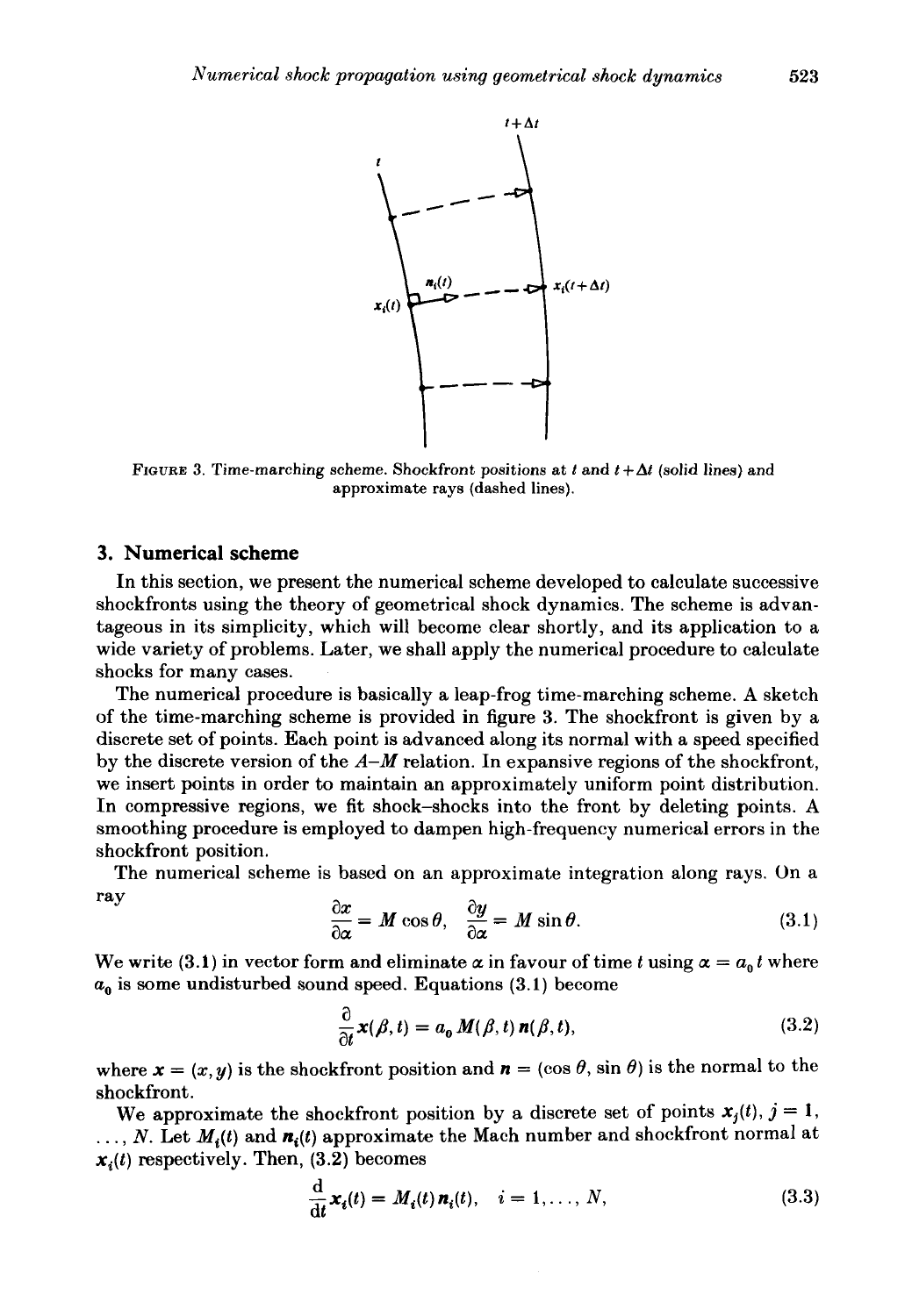where we set  $a_0 = 1$  in all our calculations. System (3.3) is a nonlinear system of ODEs and may be numerically integrated in a number of ways. We choose to use a two-step leap-frog scheme

$$
\mathbf{x}_i(t + \Delta t) = \mathbf{x}_i(t - \Delta t) + 2\Delta t \, M_i(t) \, \mathbf{n}_i(t), \quad i = 1, \dots, N,
$$
\n(3.4)

where  $t = n\Delta t$ ,  $n = 0, \ldots, T/\Delta t$ . Scheme (3.4) is explicit and second-order accurate in time. Furthermore, leap-frog adds no numerical dissipation which is a desirable property since system (3.2) is hyperbolic.

The Mach number  $M_i(t)$  in (3.4) is found by solving the approximate  $A-M$  relation

$$
\frac{A_i(t)}{A_i(0)} = \frac{f(M_i(t))}{f(M_i(0))} \quad \text{for } i = 1, ..., N. \tag{3.5}
$$

Inverting the function  $f(M)$  gives

$$
M_i(t) = f^{-1}\left(f(M_i(0))\frac{A_i(t)}{A_i(0)}\right) \text{ for } i = 1,\dots,N. \tag{3.6}
$$

The inverse function  $f^{-1}$  may be found explicitly in the limit of weak shocks (2.3) or strong shocks  $(2.4)$ ; however, we solve  $(3.6)$  numerically in general. The approximate area  $A_i(t)$  in (3.6) is given by a centred scheme about the point  $x_i(t)$  in the interior and a one-sided scheme at the endpoints

$$
A_i(t) = \frac{1}{2} \begin{cases} s_{i+1}(t) - s_i(t), & \text{if } i = 1; \\ s_{i+1}(t) - s_{i-1}(t), & \text{if } i = 2, \dots, N-1; \\ s_i(t) - s_{i-1}(t), & \text{if } i = N; \end{cases} \tag{3.7}
$$

where  $s_i(t)$  is the discrete arclength given by

$$
s_i(t) = \begin{cases} 0, & \text{if } i = 1; \\ s_{i-1}(t) + |x_i(t) - x_{i-1}(t)|, & \text{if } i = 2, ..., N. \end{cases}
$$
(3.8)

For the case of axisymmetric flow, we need only change the definition of  $A_i(t)$  in the numerical scheme. The approximate area in this case is

$$
A_i(t) = \frac{1}{2}\pi \begin{cases} (y_{i+1} + y_i)(s_{i+1} - s_i), & \text{if } i = 1; \\ 2y_i(s_{i+1} - s_{i-1}), & \text{if } i = 2, ..., N-1; \\ (y_i + y_{i-1})(s_i - s_{i-1}), & \text{if } i = N. \end{cases}
$$
(3.9)

The normal to the shockfront  $n(t)$ , which is required in (3.4), is determined by differentiating two cubic splines fitted to the data  $(s_i(t), x_i(t))$  and  $(s_i(t), y_i(t))$ ,  $j = 1, \ldots, N$ . Let  $\tilde{x}(s)$  and  $\tilde{y}(s)$  denote these two cubic spline interpolants respectively. The smooth curve  $(\tilde{x}(s),\tilde{y}(s))$  is an approximation to the shockfront at time *t*. Therefore,  $\mathbf{n}_i(t)$  is given by

$$
\boldsymbol{n}_i(t) = \frac{(\tilde{y}'(s_i), -\tilde{x}'(s_i))}{[(\tilde{x}'(s_i))^2 + (\tilde{y}'(s_i))^2]^{\frac{1}{2}}}, \quad i = 1, \ldots, N,
$$
\n(3.10)

where the primes denote differentiation with respect to *s.*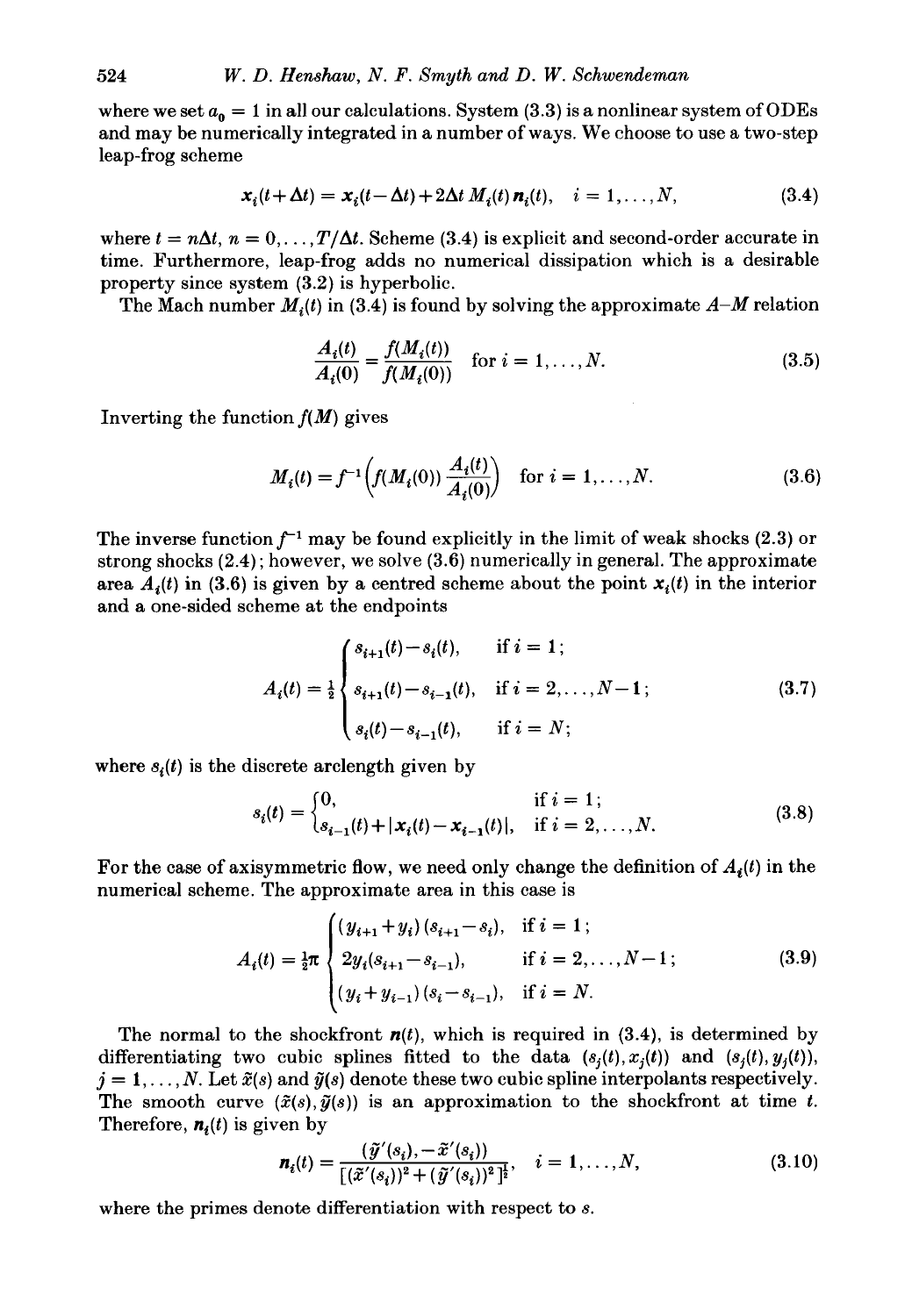The shockfront position  $x_i(0)$  and the Mach number  $M_i(0)$  are determined by the initial data given at  $t = 0$ . The parameters N and  $\Delta t$  are chosen by the general rules:

*Rule* 1 
$$
\Delta s_{avg} = \frac{1}{N} \sum_{i=2}^{N} \Delta s_i(0) = \frac{s_N(0)}{N} = K_1 \ll 1,
$$
 (3.11)

Rule 2 
$$
\frac{\Delta t}{\Delta s_{\min}} = \frac{\Delta t}{\min_{\substack{2 \leq t \leq N \\ 0 \leq t \leq T}} \Delta s_i(t)} = \frac{\Delta t}{d\Delta s_{\text{avg}}} < K_2 = O(1), \tag{3.12}
$$

where  $\Delta s_i(t) = s_i(t) - s_{i-1}(t)$  and *d* is a minimum tolerance on  $\Delta s_i(t)$ , which we discuss in detail later. Usually we take constants  $K_1$  and  $K_2$  equal to 0.01 and 0.2 respectively. Rule 1 (3.11) provides an adequate resolution of the shockfront. Rule 2 (3.12) is the Courant-Friedrichs-Lewy condition and gives stability for all cases run. The shockfront at  $t = \Delta t$  is determined using a second-order one-step explicit scheme which provides the necessary initial information to begin the two-step leap-frog scheme.

The numerical scheme as described previously may be used in the absence of wall boundaries. These pure initial-value problems occur in the case of self-focusing shock waves, for example.

In the presence of wall boundaries, the appropriate boundary conditions must be applied. Walls coincide with rays in the theory of geometrical shock dynamics; therefore, at wall boundaries the shock must be normal to the walls. Figure 4 illustrates how this boundary condition is implemented numerically. Points interior to boundaries are calculated using the leap-frog scheme. The point at the boundary is then determined such that the line segment between the endpoint and its neighbouring internal point is normal to the wall. Examples of these initial-boundaryvalue problems are shock-wave diffraction and shock waves in channels.

The numerical scheme provides for the insertion and deletion of points as they tend to spread out in expansive regions or cluster in compressive regions of the shockfront. The point spacing  $\Delta s_i(t)$  is checked periodically and we require

$$
d \leq \frac{\Delta s_i(t)}{\Delta s_{\text{avg}}} \equiv \sigma_i(t) \leq D \quad \text{for all } i = 2, ..., N,
$$
 (3.13)

where  $d = \frac{1}{2}$  and  $D = \frac{3}{2}$  usually. If  $\sigma_i(t) < d$ , point  $x_i(t)$  is removed and if  $\sigma_i(t) > D$ , point  $x_{i-1}(t)$  is added using the cubic-spline interpolant evaluated at  $\frac{1}{2}(s_i(t)+s_{i-1}(t))$ . We preserve the area ratio  $A_i(t)/A_i(0)$  in (3.6) by removing or adding the points at  $t = 0$  as well. In either case if  $(3.13)$  fails the leap-frog scheme is restarted as previously described for  $t = 0$ .

We find it desirable to insert points in order to maintain the initially prescribed shockfront resolution (3.11 ). Deleting points ensures numerical stability at each time step (3.12). Furthermore, rays tend to cross as shock-shocks form in compressive regions of the shockfront. By deleting points, shock-shocks are effectively fitted into the shockfront.

A simple two-step smoothing procedure is added to the numerical scheme in order to dampen the high-frequency errors in  $x_i(t)$ . After every  $n_s$  time steps (usually 10) to 50) we let

$$
\frac{1}{2}(\mathbf{x}_{i+1}(t) + \mathbf{x}_{i-1}(t)) \to \mathbf{x}_i(t),
$$
\n(3.14)

where we scan *i*-even then *i*-odd for  $1 < i < N$ . The numerical scheme is then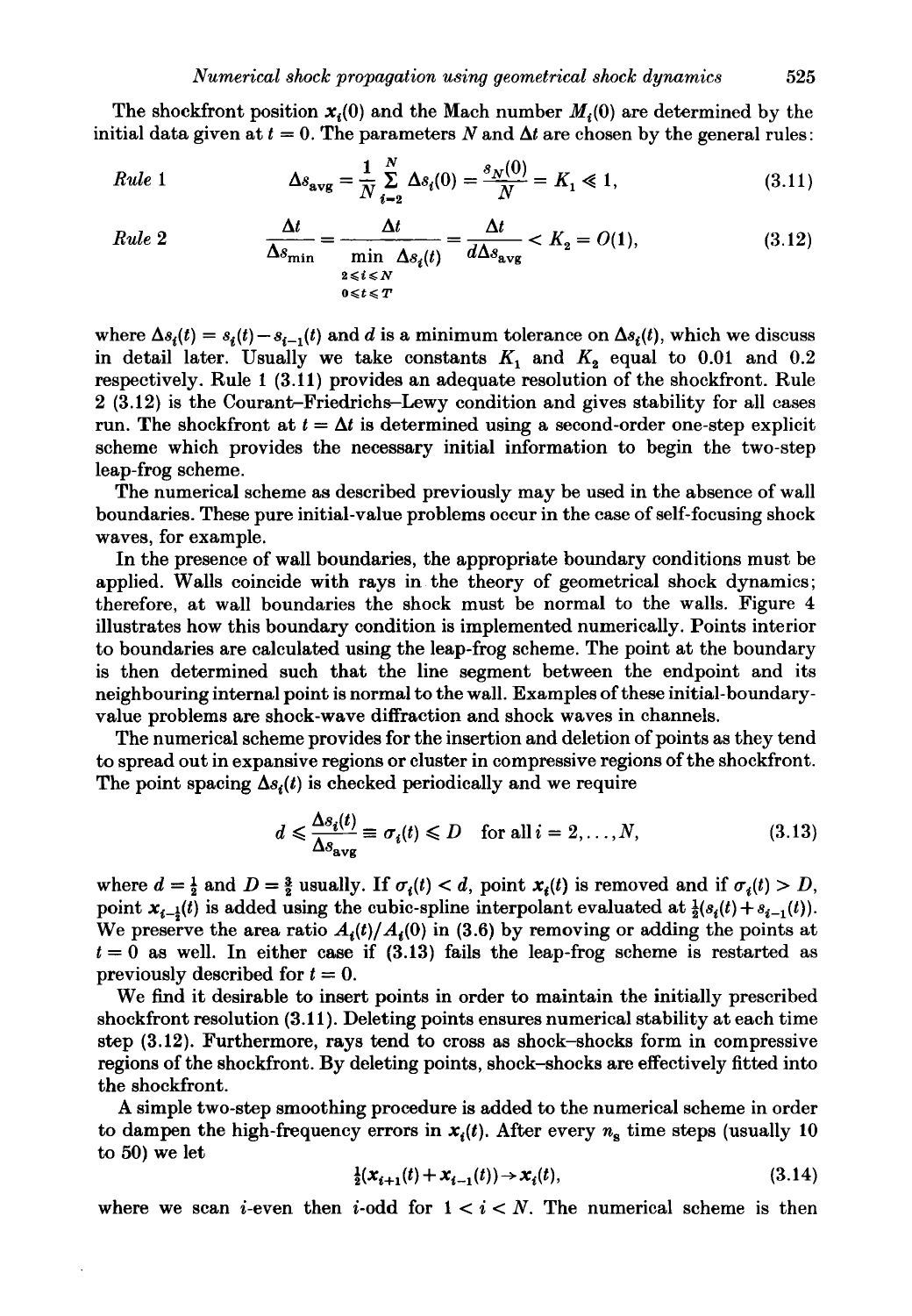

FIGURE 4. Numerical boundary conditions at a wall. Line segment PQ is normal to the wall at point P.

restarted using the smoothed shockfront as initial conditions. The smoothing scheme (3.14) is one Jacobi iteration applied to the discrete system of equations

$$
D^2 \mathbf{x}_i(t) \equiv \mathbf{x}_{i-1}(t) - 2\mathbf{x}_i(t) + \mathbf{x}_{i+1}(t) = 0, \quad 1 < i < N. \tag{3.15}
$$

This iteration is effective in damping high-frequency fluctuations in  $x_i(t)$ . The overall shockfront given by the lower frequencies is essentially unchanged by this procedure.

## **4. Results and discussion**

Successive shockfront positions are calculated numerically for the cases of shockwave diffraction, shock waves in channels and focusing shock waves. We establish the accuracy of our numerical scheme by comparing solutions obtained numerically with exact solutions found by Whitham and with numerical solutions found by Bryson & Gross ( **1961)** using the method of characteristics for shock-wave diffraction. We then compare the numerical calculations with experimental data for all three cases. Many important features of the flows presented in the experiments, namely shockfront positions, triple-point positions (i.e. shock-shocks) and wall Mach numbers, are well represented in the numerical calculations. This demonstrates the usefulness of the geometrical-shock-dynamics approximation.

#### **4.1.** *Shock-wave diffraction*

A simple solution may be constructed using characteristics (2.7) for shock-wave diffraction by a convex wall (Whitham 1974). On a *C\_* characteristic

$$
\theta - \omega(M) = \text{const.} \tag{4.1}
$$

Since all  $C_{-}$  characteristics originate from the undisturbed region,  $\theta = 0$  and  $M = M_{0}$ , we have

$$
\theta - \omega(M) = -\omega(M_0) = \text{const everywhere.} \tag{4.2}
$$

In particular, the wall Mach number  $M_{\rm w}$ , perhaps the most important quantity for this problem, may be found given the wall inclination angle  $\theta_{w}$ . Using (4.2) at the wall gives

$$
\omega(M_w) = \theta_w + \omega(M_0). \tag{4.3}
$$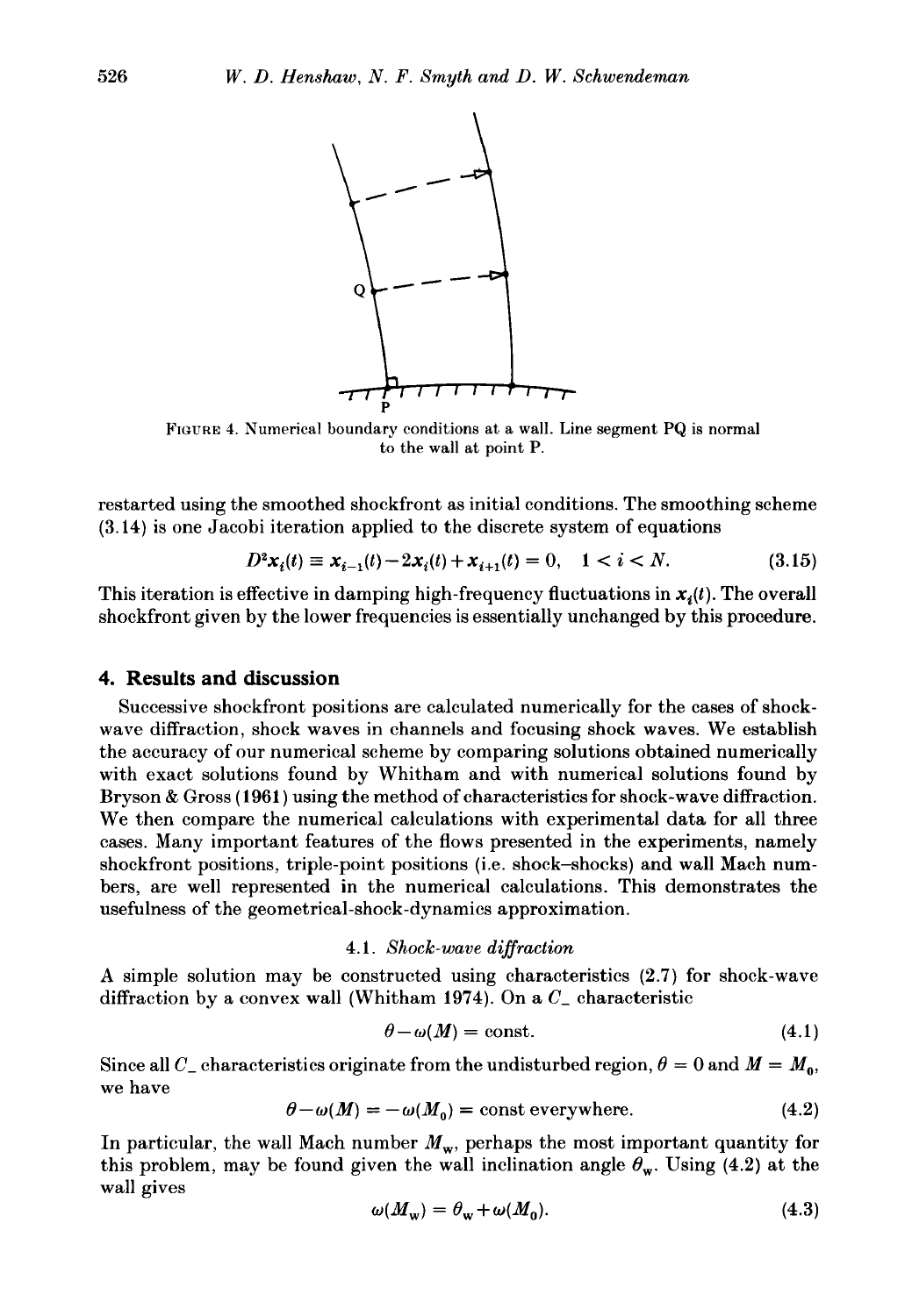

FIGURE 5. Diffraction by a convex wall: (a)  $M_w/M_0$  vs.  $-\theta_w$ ; (b) expanding shockfronts around a 45° circular convex wall.

For the purpose of testing our numerical scheme we use the strong-shock approximation (2.4) which gives  $M_w$  explicitly:

$$
M_{\rm w} = M_0 e^{k\theta_{\rm w}},\tag{4.4}
$$

where  $k = n^{-\frac{1}{2}} = 0.44393$  for  $\gamma = 1.4$ . Whitham goes on to complete the solution for this problem; however, we stop here since we are primarily interested in comparing  $M_{\rm w}$ .

In figure 5(a) we plot the value of  $M_w/M_0$  *vs.*  $-\theta_w$  using (4.4). The expanding shockfronts around a 45° convex wall are calculated numerically and shown in figure  $5(b)$ . From our calculations, we determine  $M_w/M_0$  at evenly spaced intervals of time and plot these values *versus*  $-\theta_w$  as well. We see that the agreement between the exact curve and the numerical values is good.

For shock-wave diffraction by a wedge it is also possible to obtain an exact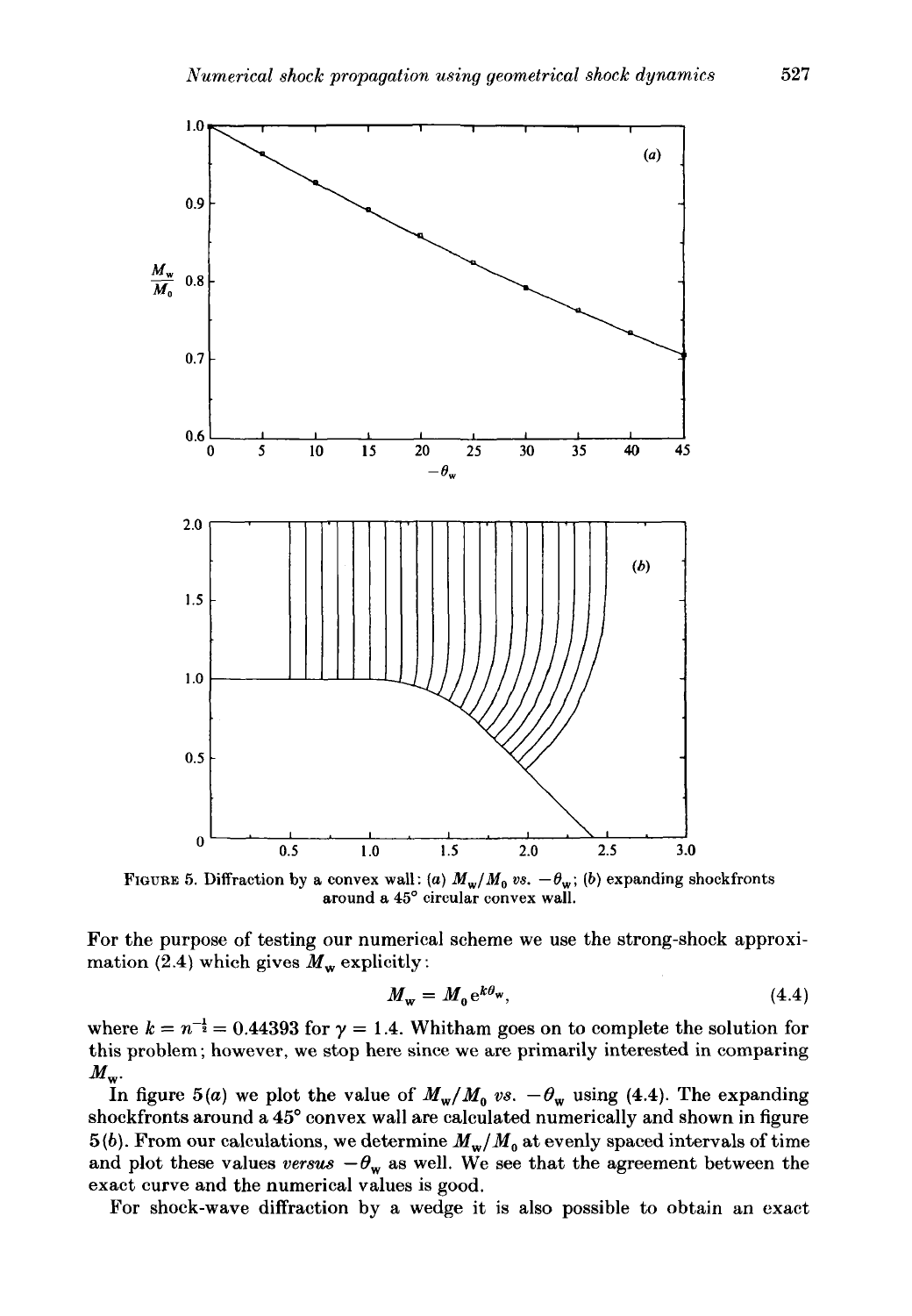solution. Here we use the jump conditions (2.8) and (2.9) with  $M_1 = M_0$ ,  $\theta_1 = 0$  and  $M_2 = M_w, \theta_2 = \theta_w$ 

$$
\tan \theta_{\rm w} = \frac{(M_{\rm w}^2 - M_0^2)^{\frac{1}{2}} (A^2(M_0) - A^2(M_{\rm w}))^{\frac{1}{2}}}{A(M_{\rm w}) M_{\rm w} + A(M_0) M_0},\tag{4.5}
$$

$$
\tan\left(\chi - \theta_{\rm w}\right) = \frac{A(M_{\rm w})}{M_{\rm w}} \left(\frac{M_{\rm w}^2 - M_0^2}{A^2(M_0) - A^2(M_{\rm w})}\right)^{\frac{1}{2}},\tag{4.6}
$$

where  $\chi$  is the angle of the shock-shock line. Again we use the strong-shock approximation which gives

$$
\tan \theta_{\mathbf{w}} = \frac{(r^{-2} - 1)^{\frac{1}{2}} (1 - r^{2n})^{\frac{1}{2}}}{r^{n-1} + 1},\tag{4.7}
$$

$$
\tan\left(\chi - \theta_{\mathbf{w}}\right) = r^n \left(\frac{1 - r^2}{1 - r^{2n}}\right)^{\frac{1}{2}},\tag{4.8}
$$

where  $r = M_0/M_w$ . Equation (4.7) gives r implicitly in terms of  $\theta_w$ . Equation (4.8) then gives  $\chi = \chi(\theta_w)$ .

We plot  $\chi(\theta_w)-\theta_w$  vs.  $\theta_w$  in figure 6(a). Successive shockfronts are calculated for  $\theta_w = 10^{\circ}, 20^{\circ}, \ldots, 70^{\circ}$  and  $\chi$  is determined for each from their graphs. Again we note the good agreement with the exact solution for all values of  $\theta_w$ . A representative calculation for  $\theta_w = 30^\circ$  is displayed in figure 6(b) and the position of the shock-shock is easily seen, which was the case for all values of  $\theta_w$  run.

Another interesting case is shock-wave diffraction by a smooth concave wall. In figure 7 we show the calculation for a 30° circular bend. The shock-shock in this case forms gradually as the shockfront is compressed by the wall. Farther downstream where the wall is straight, the shock-shock moves linearly away from the wall similar to the wedge case. In fact, far downstream the angle between the shock-shock line and the wall is the same as for the 30° wedge.

Bryson & Gross (1961) obtained both numerical and experimental results for the diffraction of shock waves by cones, cylinders and spheres. Their numerical solutions also employed the theory of geometrical shock dynamics, but their numerical solutions used the method of characteristics based on (2.7) together with the jump conditions (2.8) and (2.9) in contrast to the more flexible numerical scheme presented here. They found their solutions predicted shockfront and triple-point positions quite well for all their experiments.

As a further test of our numerical scheme, we calculated shockfronts for all the examples presented by Bryson & Gross. We only display our results for cylinders and spheres as the comparison for cones is essentially the same as for wedges.

We calculate shock-wave diffraction by a cylinder for  $M_0=2.81$ . The results of this calculation are shown in figure 8. In this case, we use the true  $A-M$  relation (3.5) and invert  $f(M)$  numerically. This will be done from now on unless specifically stated otherwise. The most interesting feature of this problem is the two loci of shock-shock positions originating from the front and back of the cylinder and continuing downstream. The shock-shock positions are determined numerically by searching for the maximum change in Mach number in the two regions of the shockfront where we know the shock-shock exists. The two loci of shock-shock positions are displayed in figure 8 by the two dashed lines.

In figure 9, we compare the loci of shock-shock positions obtained numerically with experimental data from Bryson & Gross. We only show representative data points from the clusters of points given by Bryson & Gross. A sufficient number of points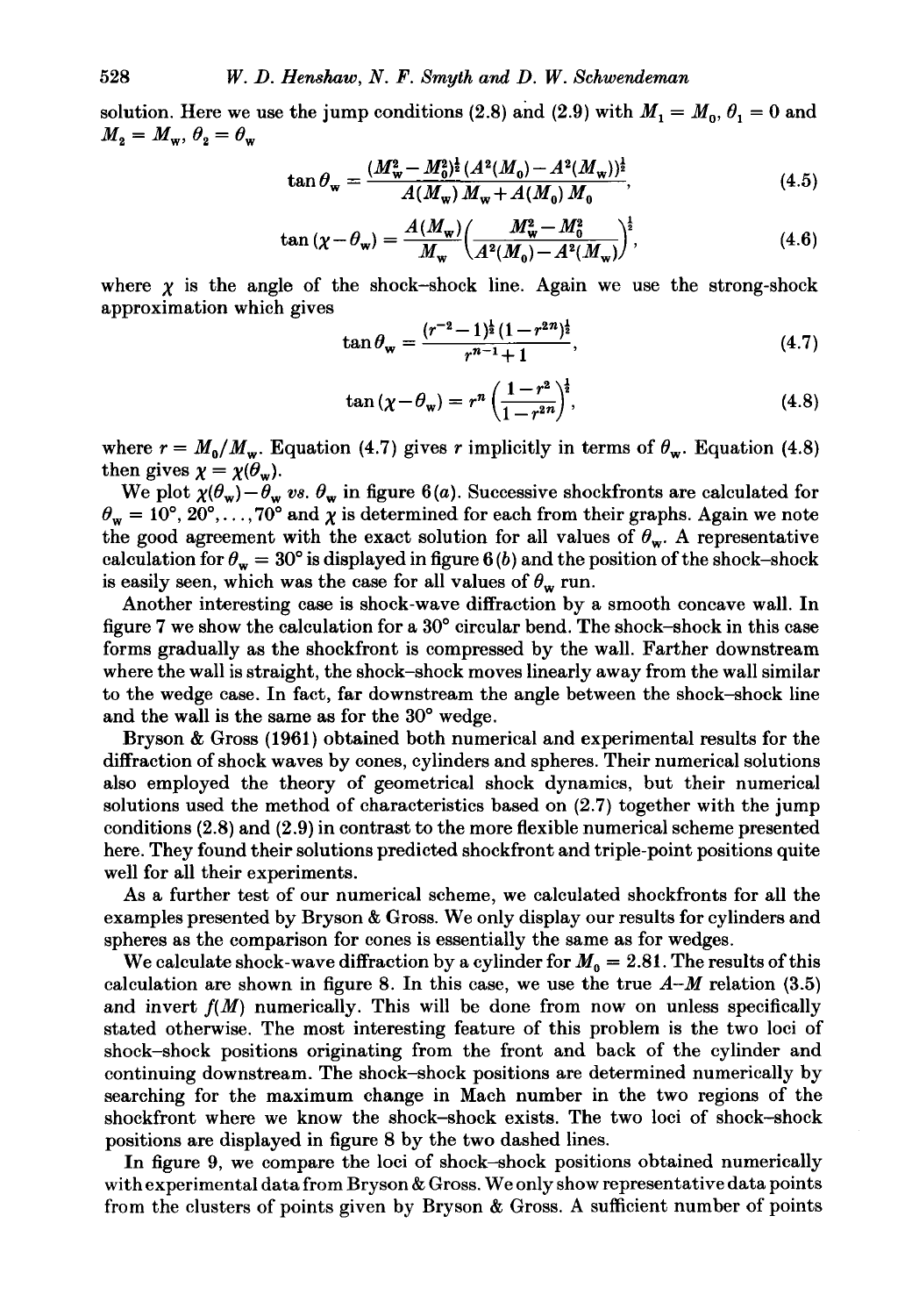

FIGURE 6. Diffraction by a wedge: (a)  $\chi(\theta_w)-\theta_w$  vs.  $\theta_w$ ; (b) shockfronts diffracted by a 30° wedge.

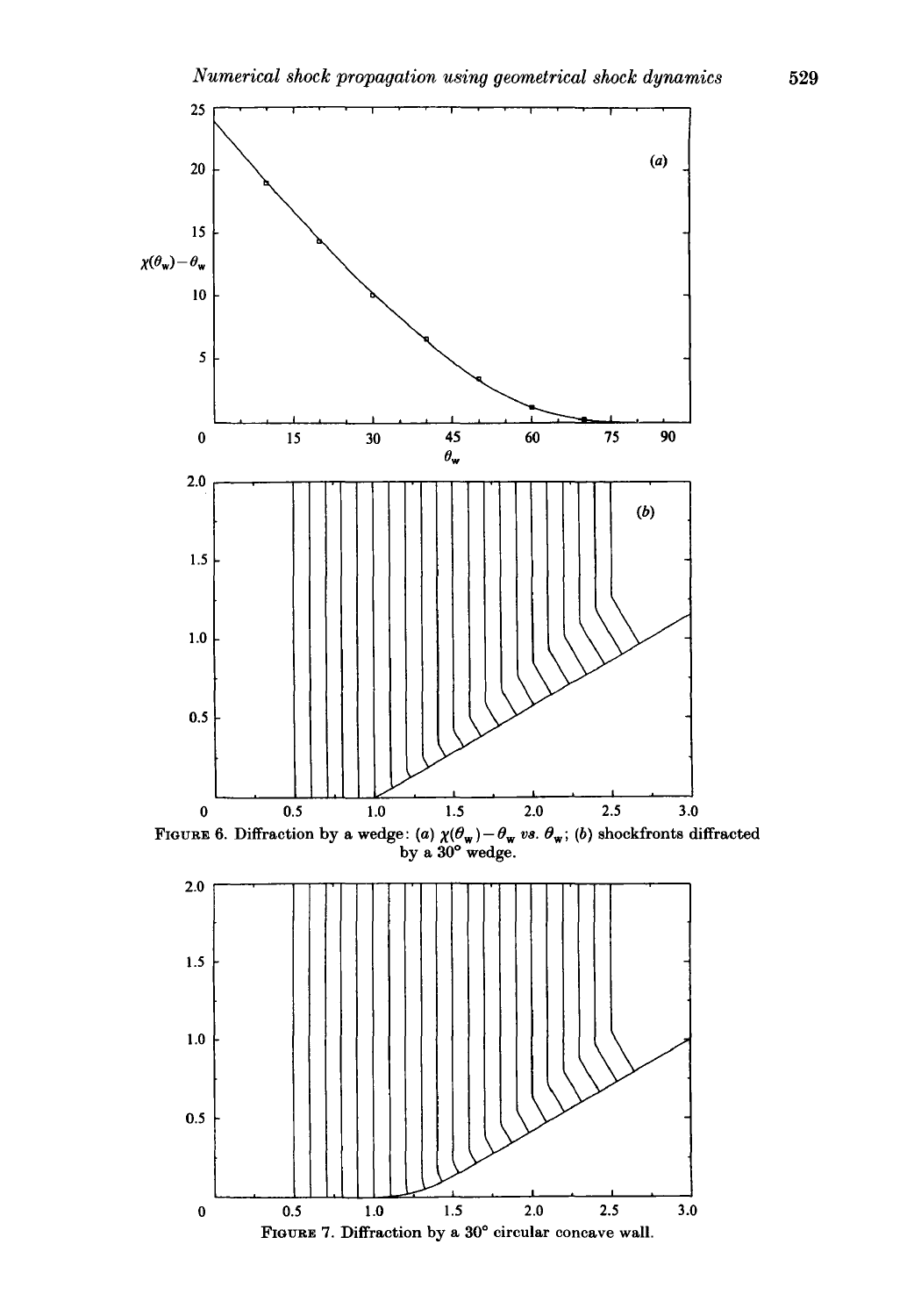

FIGURE 8. Diffraction by a cylinder for  $M_0 = 2.81$ . Shockfronts are given by solid lines and loci of shock-shock positions by dashed lines.



FIGURE 9. Diffraction by a cylinder. Numerical loci of shock-shock positions and experimental triple-point positions.

are displayed in order to indicate a trend in the data. The shock-shock positions calculated numerically are in good agreement with the experimental data for both loci of shock-shock positions. Bryson & Gross obtained the same agreement using their numerical solution found by the method of characteristics.

Finally, successive shockfronts are calculated for diffraction by a sphere at  $M_0 = 2.85$  and are shown in figure 10. For this axisymmetric calculation, the alternative definition of  $A_i(t)$  given in (3.9) is used in the numerical scheme. The shockfront pattern is much the same as for the cylinder case, and we also calculate the loci of shock-shock positions for the sphere.

The experimental shock-shock positions are shown along with the calculated positions in figure 11. For the sphere, the numerical results predict the experimental data very well for both the front and back loci of shock-shock positions. Bryson &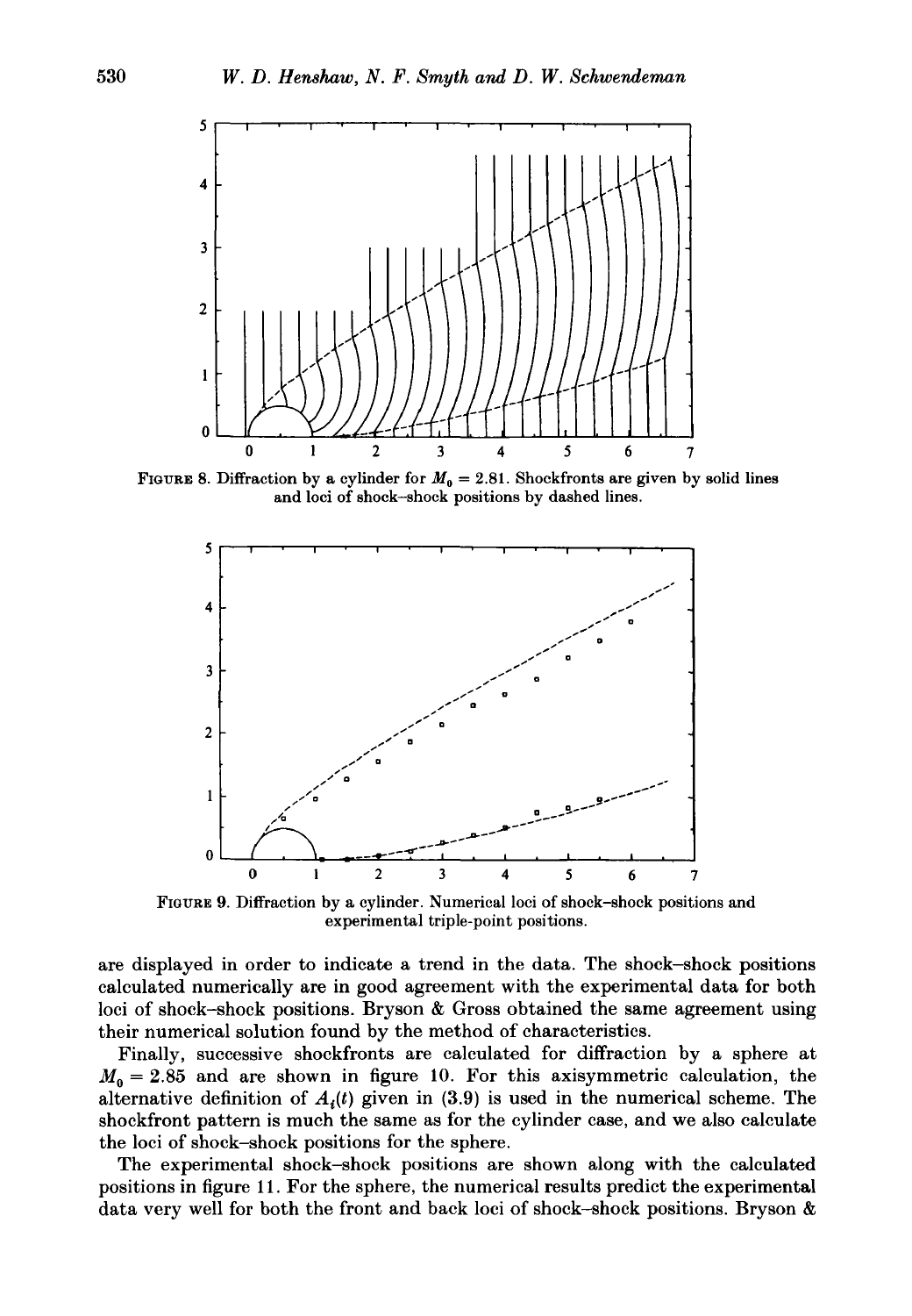

FIGURE 10. Diffraction by a sphere for  $M_0 = 2.85$ . Shockfronts are given by solid lines and loci of shock-shock positions by dashed lines.



FIGURE 11. Diffraction by a sphere. Numerical loci of shock-shock positions and experimental triple-point positions.  $\Box$ ,  $M_0 = 2.85$ ; x, 4.41.

Gross noted this also for the front locus of shock-shock positions. However, they were unable to obtain a solution using characteristics for the back locus of shock-shock positions. The experimental shock-shock positions for  $M_0 = 4.41$  are also shown in figure 11. These data points are also in good agreement with the calculations. This indicates the relative insensitively of the shock-shock positions for high Mach numbers (i.e. strong shocks).

#### 4.2. *Shock waves in channels*

A natural extension of shock-wave diffraction is the case of shock waves in channels. We have seen for shock-wave diffraction that many solutions were available to compare with our numerical solutions. To our knowledge, there are no solutions available for the case of shock waves in channels. The added constraint of an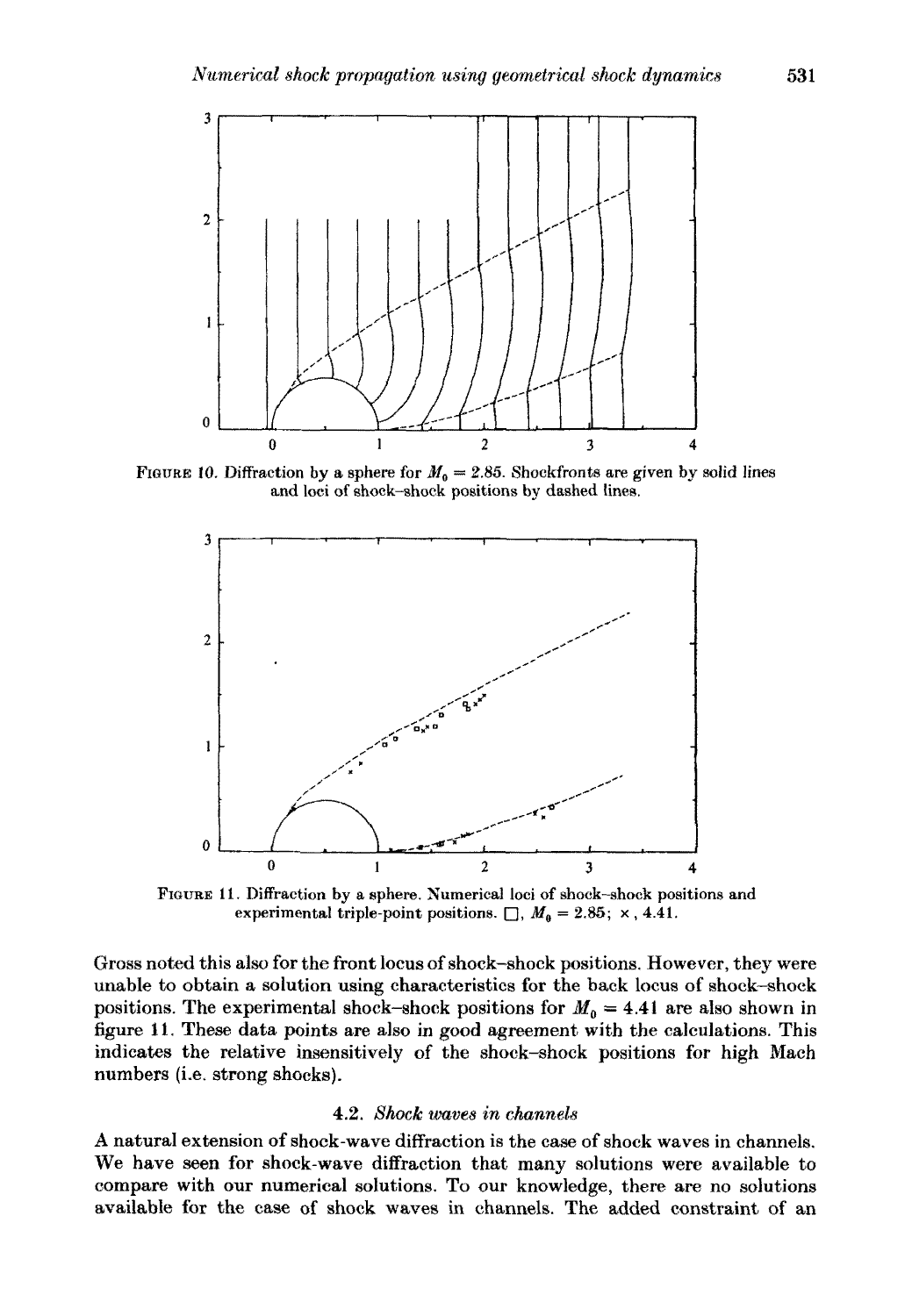additional wall boundary makes solutions obtained using the method of characteristics difficult. This second wall boundary presents no additional problems in our numerical scheme since two boundaries are treated as easily as one.

Edwards *et al.* (1983) experimentally determined the behaviour of shock waves propagating around 90° circular bends in channels with nearly rectangular crosssection. Two bends were used, one of inner radius of 48.9 mm and outer radius 101.1 mm (channel 1), and the other of inner radius 123.9 mm and outer radius 176.1 mm (channel 2). The experiments were performed for initial Mach numbers  $M_0$ between 1.2 and 2.9. The experimental results consisted of a description of the shock-wave pattern in the channels and measurements of wall Mach mumbers  $M_w$ on the inner and outer walls.

In figure 12, we display a typical calculation for channel 1 (sharp bend). The shockfront expands around the inner wall in a similar fashion to the convex wall diffraction described in §4.1. At the outer wall, the shockfront compresses and forms a shock-shock. These two features are essentially independent until the expanding shockfront reaches and shock-shock which is then weakened and turned towards the inner wall. For channel 1, the shock-shock reaches the inner wall in the straight region of the channel after the bend for all Mach numbers considered. The shock-shock reflects off the inner wall and procedes towards the outer wall. This reflection from wall to wall continues for some distance down the channel although it is not displayed in figure 12.

A typical calculation for channel 2 (shallow bend) is shown in figure 13. Many of the features are the same as for channel 1 except that the shock-shock may reach the inner wall before or after the bend, depending on the Mach number. For the particular value of  $M_0$  shown, the shock-shock is seen to reach the inner wall at the end of the bend. The clear shock-shock reflection observed for channel 1 is not seen here since the angle between the incident shock-shock and the wall is small and the strength of the shock-shock is weaker. For  $M_0 = 1.2$ , the shock-shock reaches the inner wall after the bend; however, its strength is so weak that a clear reflection is still not observed.

Edwards *et al.* observed that the shock wave did not recover to a planar front within the bend for channel 1, which is in agreement with our calculations. Conversely, for channel 2, they found that recovery to the planar front did occur within the bend. Our calculations tend to support this observation. The shockfront recovers to a nearly planar front in all our calculations for channel 2.

Measurements of *Mw* versus distance along the wall are given by Edwards *et al.*  for the cases of  $M_0 = 1.7, 2.1,$  and 2.7 for channel 1 and  $M_0 = 1.2, 1.9,$  and 2.9 for channel 2. These cases are calculated numerically and we determine the values of  $M_w$ also. We compare the experimental data with the numerical values in figures 14 and 15. There are two sets of data in each figure corresponding to  $M_w$  from each wall. The set with  $M_w/M_0 > 1$  comes from the outer wall and the set with  $M_w/M_0 < 1$ from the inner wall. For each set, the distance is measured from the beginning of the bend along the corresponding wall with the same scale as used in figures 12 and 13.

The comparison for channel 1 is shown in figure 14. The Mach number on the inner wall is found experimentally to decrease to  $0.6M<sub>0</sub>$ . We see that the calculations support these measurements. Both numerical and experimental results show the decrease in  $M_w$  around the bend and a constant  $M_w$  in the straight portion after the bend. On the outer wall, the experimental data show an increase in  $M_w$  to 1.3 $M_0$ . The shock-dynamics theory predicts a slightly larger increase to  $1.4M<sub>0</sub>$ . Edwards *et al.* also predict a larger increase using a rough approximation to Whitham's theory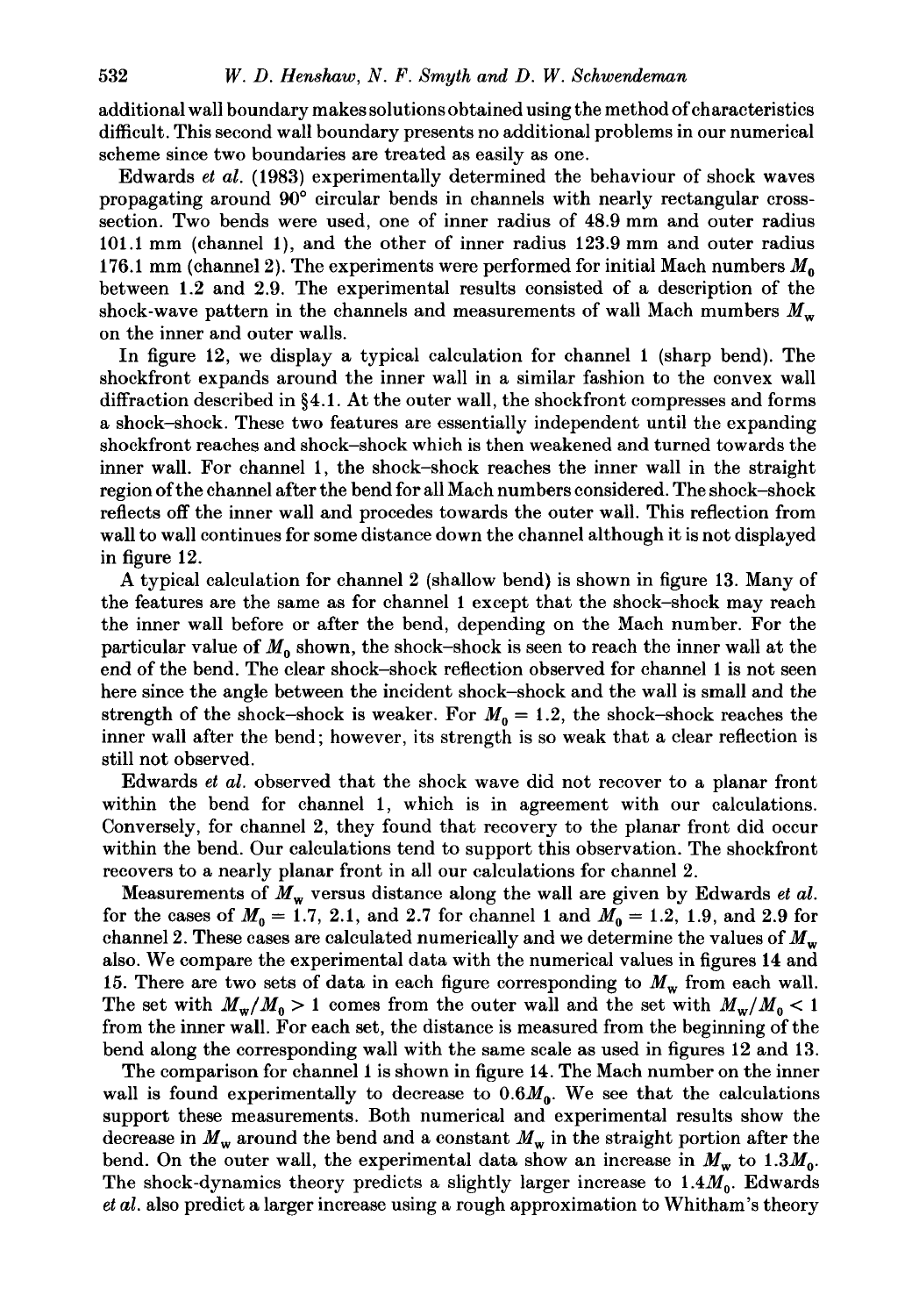

FIGURE 12. Shock waves in channel 1 for  $M_0 = 2.1$ .



FIGURE 13. Shock waves in channel 2 for  $M_0 = 1.9$ .

that ignores the presence of the inner wall, an adequate approximation until the expanding shockfront from the inner wall reaches the shock-shock. In agreement with experiment, we find that the Mach number on the outer wall decreases as a result of this interaction. When the shock-shock reaches the inner wall, a large jump in  $M_{\rm w}$  is observed in our calculations. Unfortunately, no experimental measurements were given to compare with this result.

Figure 15 shows the results for channel 2. For the shallow bend,  $M_w$  decreases to  $0.7 M_0$  on the inner wall in both experiments and our calculations.  $M_w$  increases to 1.15 $M_0$  on the outer wall in the experiments, whereas our calculations predict a slightly higher value. For  $M_0 = 1.2$ , the Mach number on the inner wall attains a constant value in the straight portion as in channel 1. For  $M_0 = 1.9$  and 2.9, a constant value is not reached since the shock-shock meets the inner wall before the end of the bend. The experimental evidence tends to support these observations.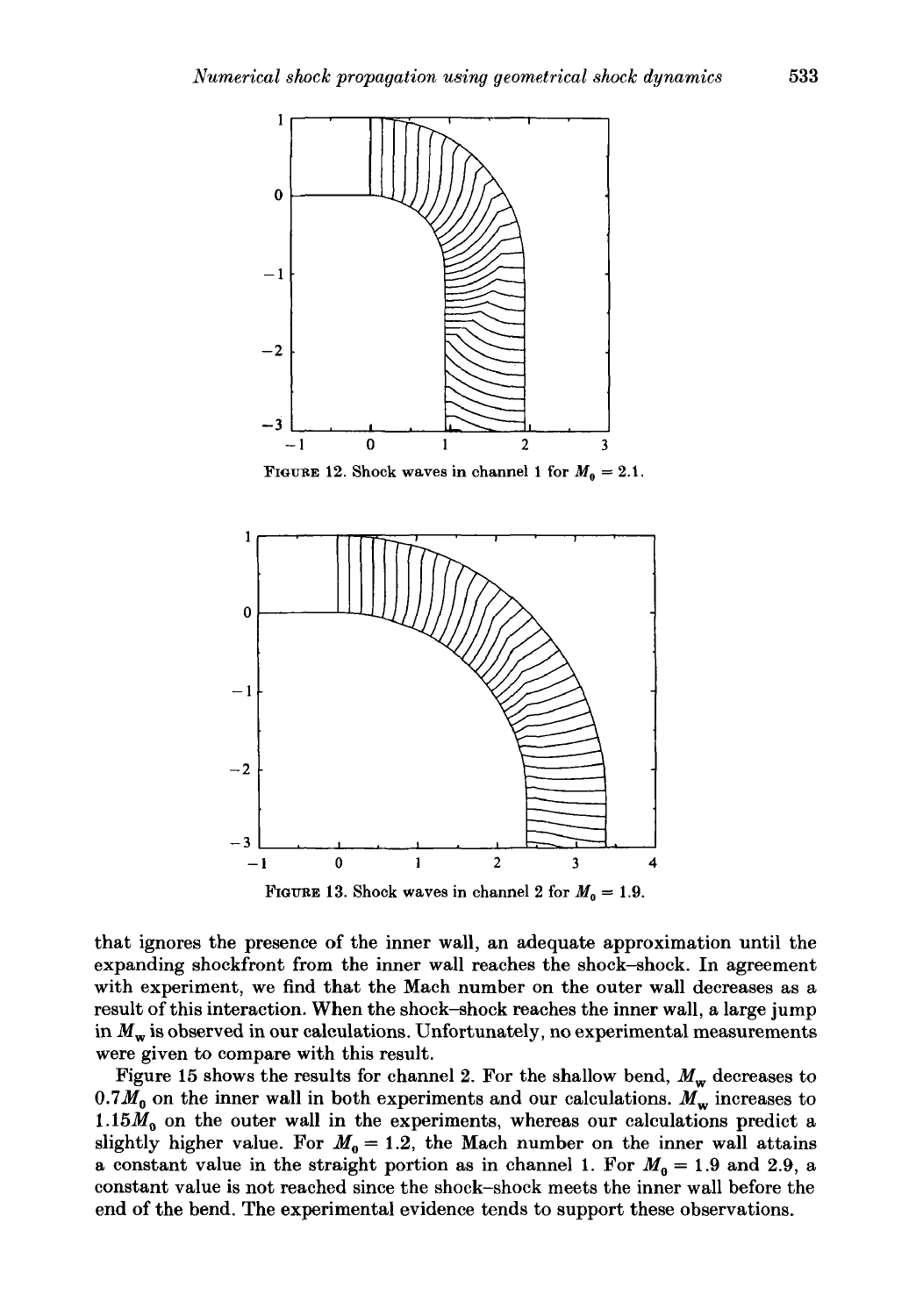

FIGURE 14.  $M_w/M_0$  vs. distance along the wall for channel 1: (a)  $M_0 = 1.7$ ; (b)  $M_0 = 2.1$ ; (c)  $M_0 = 2.7$ .  $\Box$  and  $\Diamond$  are experimental points (Edwards *et al.* 1983),  $\times$  and  $+$  are our calculated values.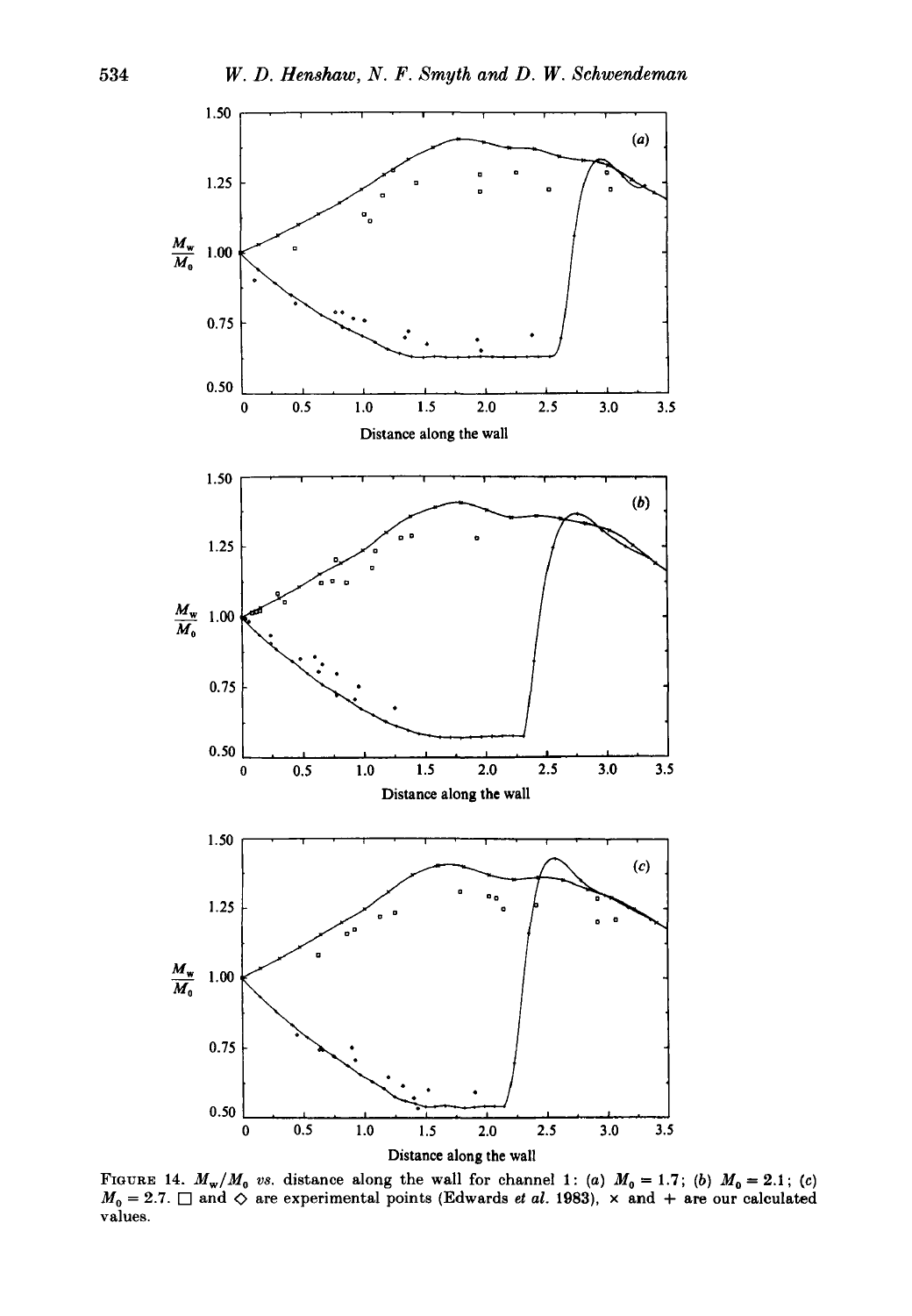

FIGURE 15.  $M_w/M_0$  vs. distance along the wall for channel 2: (a)  $M_0 = 1.2$ ; (b)  $M_0 = 1.9$ ; (c)  $M_0 = 2.9$ .  $\square$  and  $\diamondsuit$  are experimental points (Edwards *et al.* 1983),  $\times$  and  $+$  are our calculated values.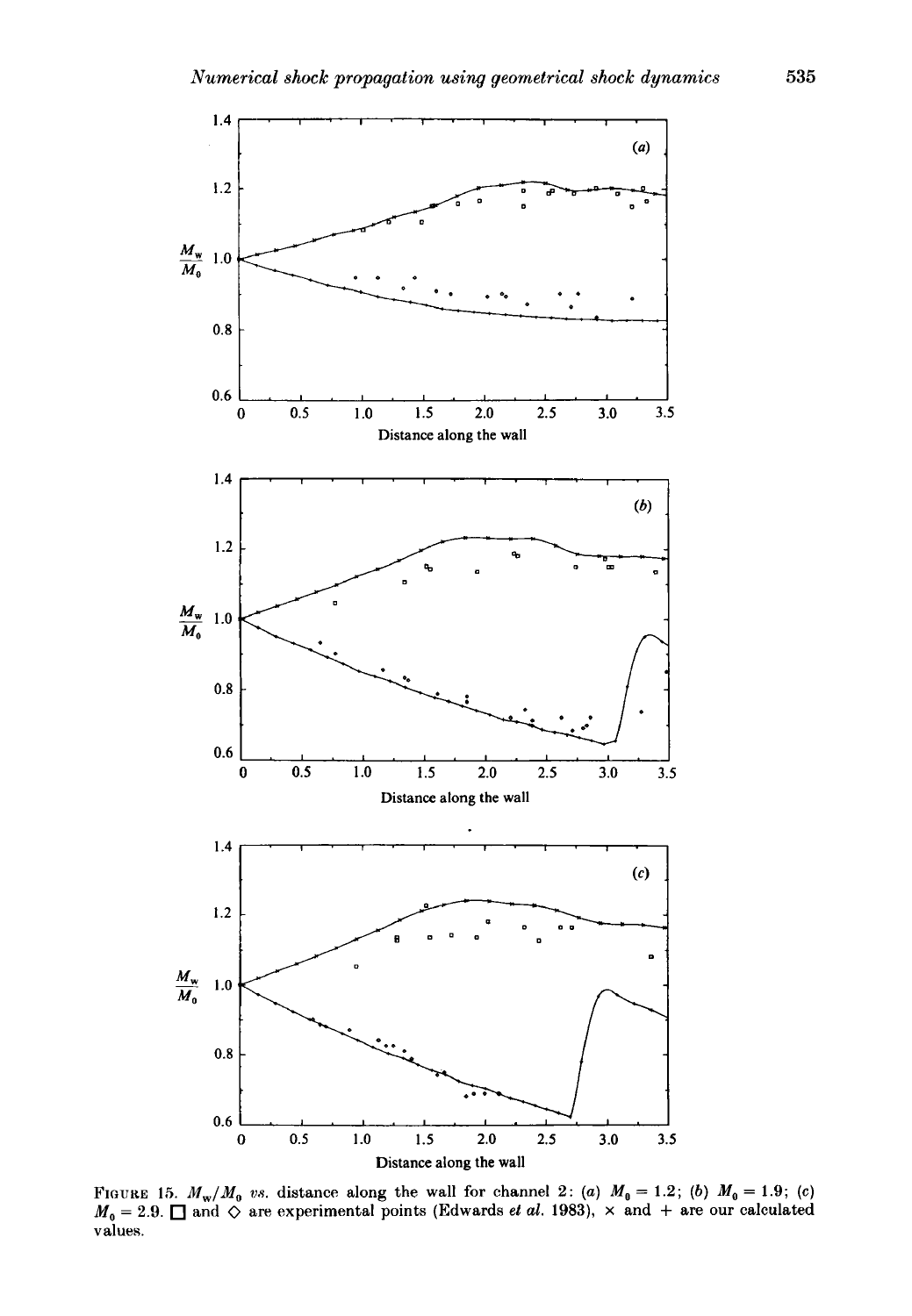#### 4.3. *Focusing shock waves*

We are interested in examining the focusing process as determined by geometrical shock dynamics. We numerically experiment with a variety of initial shapes and initial Mach numbers to study how these influences affect the focusing-shock-wave patterns calculated. Most of our calculations are motivated by experiments; however, we also point out other interpretations. Overall, we find reasonable agreement with experimental observations.

Sturtevant & Kulkarny (1976) experimentally studied the behaviour of focusing weak shock waves. Initially plane shock waves with  $M_0$  between 1.005 (sound pulse) and 1.5 (comparatively strong shock) were propagated in a shock tube and brought to a focus by reflecting off various concave reflectors at one end of the shock tube. Depending on the initial Mach number of the incident shock wave and minimum radius of curvature of the reflected front, the shock either focused down upon itself and became crossed and folded, as in geometrical acoustics, or the shock did not focus down to a point. In the latter case, a pair of shock-shocks formed with a Mach-stem-like section between the shock-shocks. They found that the crossed pattern was preferred for lower initial Mach numbers or for reflected shockfronts with a smaller minimum radius of curvature.

To compare this experimentally determined behaviour with that predicted by geometrical shock dynamics, two families of initially curved shockfronts were propagated numerically. The first family of initial shockfronts are given by

$$
x = \frac{1}{R} \left( \frac{y^2}{y^2 + 2} \right),\tag{4.9}
$$

where  $R$  is the minimum radius of curvature. For  $R$  positive, the curve given by  $(4.9)$ obtains a minimum of  $x = 0$  on the axis of symmetry  $(y = 0)$  and asymptotes to a maximum of  $x = 1/R$  for  $y \rightarrow \pm \infty$ . Successive shockfronts calculated using the one-parameter family in (4.9) as initial conditions give a general picture of the focusing process determined by geometrical shock dynamics. These results also show good qualitative agreement with experiment. We refer to all curves given by (4.9) as profile 1. The second family of initial shockfront shapes labelled profile 2 is displayed in figure 16. The choice of profile 2 was motivated primarily because it compared more closely with experimental data (see later). However, the results for profile 2 may also be viewed in a more general context as an example of a planar front with an inward bulge. The time evolution of these fronts illustrates the stability process for a planar shock wave as given by geometrical shock dynamics.

We first discuss the results obtained using profile 1. These calculations are performed in the absence of wall boundaries with the free ends of the shockfront initially at  $y = \pm 4$ . This domain is large enough that the free ends do not affect the focusing process near the axis of symmetry. In the subsequent plots of the shockfronts calculated using profile 1, we only display the portion of the shockfronts near the axis of symmetry, since the focusing process is of main interest.

In geometrical acoustics, folded wavefronts occur and Sturtevant & Kulkarny's experiments show that this can continue for weak shockfronts. Geometrical shock dynamics, and the numerical version described here, shows only the leading parts of the fronts. In particular, the numerical point-removal procedure eliminates the overlap. This is done since the removed points would not describe the overlap correctly and would interfere with the continuation of the subsequent numerical steps. To show this, and partially test whether this removal will result in any error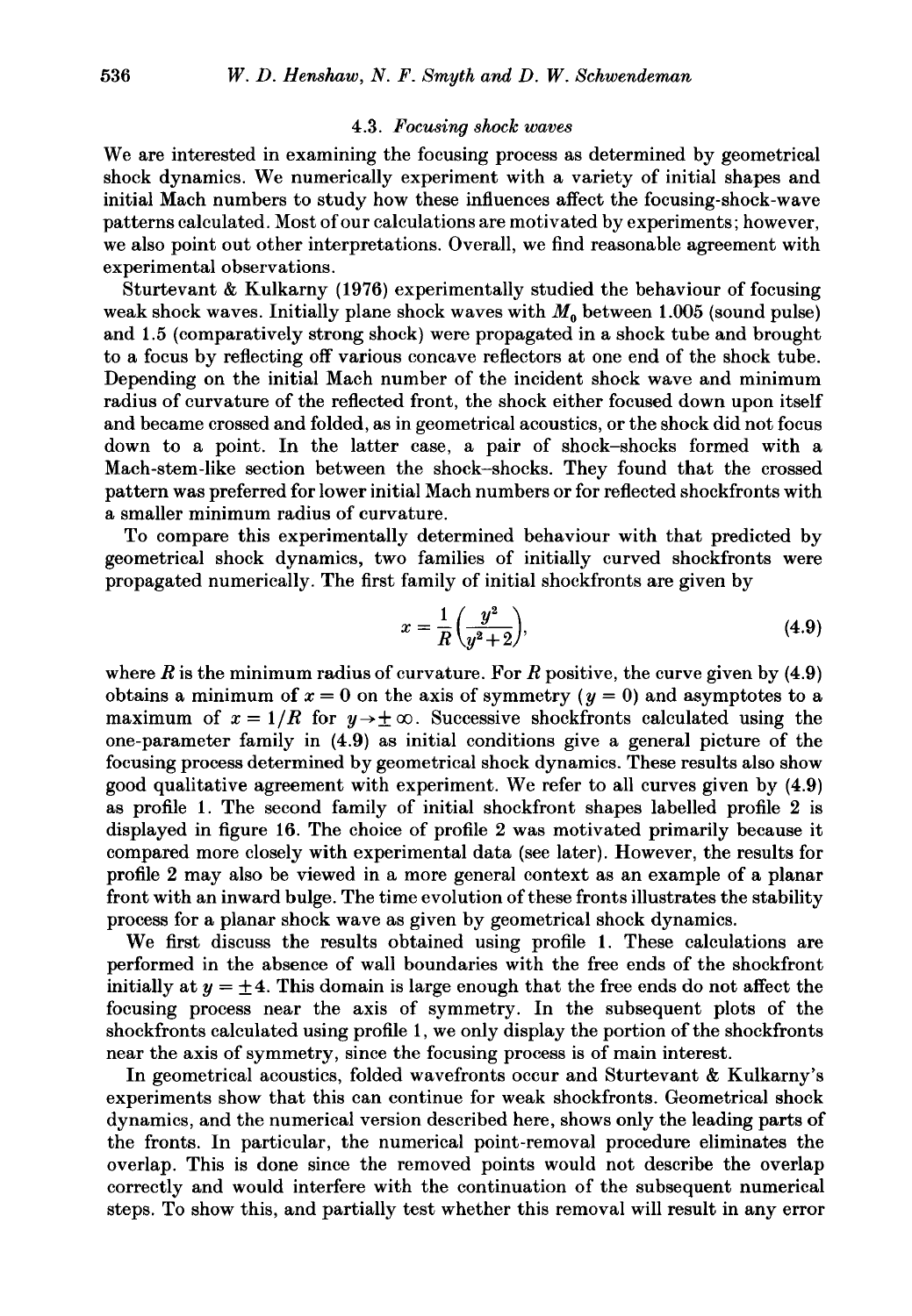

FIGURE 16. Profile 2 for  $b/a = 1.22$  and  $\theta_c = 80^\circ$  given by solid curve.

in the calculation of the motion of the shock, the results of the numerical geometrical-shock-dynamics scheme for initial Mach number **1** (a sound wave) were compared with the exact results given by geometrical acoustics.

Figure **17** shows the results for the propagation of a sound wave using geometrical acoustics and shock dynamics. The geometrical-acoustic plot (figure **17** a) was obtained directly by drawing the curves (including folds) at various distances out along the normals to the initial curve. The shock-dynamics plot (figure **17** b) was obtained by the numerical scheme using the weak-shock  $A-M$  relation with  $M_0 = 1$ . It can be seen that these curves for the leading fronts are identical. The folds and the caustic do not appear explicitly in the geometrical-shock-dynamics plot. This gives verification that the elimination of the crossed and folded portion of the shockfront does not result in significant error in the remaining portion of the shockfront. The resulting discontinuity in the shockfront corresponds to the regular reflection of the expansion waves propagated along the shock when these waves meet. We note that the theory of geometrical shock dynamics does not explicitly allow for regular reflection and only permits Mach reflection. However, in cases where the Mach stem is very small (in figure 17 *b* for example), we treat these cases as regular reflection.

Successive shockfronts calculated using profile 1 with vatrious values of R and M*<sup>0</sup>* are shown in figures 18 and **19.** It can be seen from these plots that geometrical shock dynamics gives the same qualitative behaviour as that observed by Sturtevant & Kulkarny. Expansion waves form on the shockfront and these move along the front and towards each other. For initial Mach numbers near **1,** these expansion waves interact to give regular reflection initially, with Mach reflection occurring and a Mach stem forming at larger times. This change from regular to Mach reflection occurs when the angle between the interacting waves is large enough that regular reflection can no longer occur. For larger initial Mach numbers, no regular reflection occurs and a Mach stem is formed from the start of the interaction. Furthermore, as the minimum radius of curvature of the initial shockfront increases, the transition point to total Mach reflection occurs at lower Mach numbers. It is interesting to note that for Mach numbers as low as 1.3, the behaviour of the shock wave is qualitatively similar to that for strong shocks.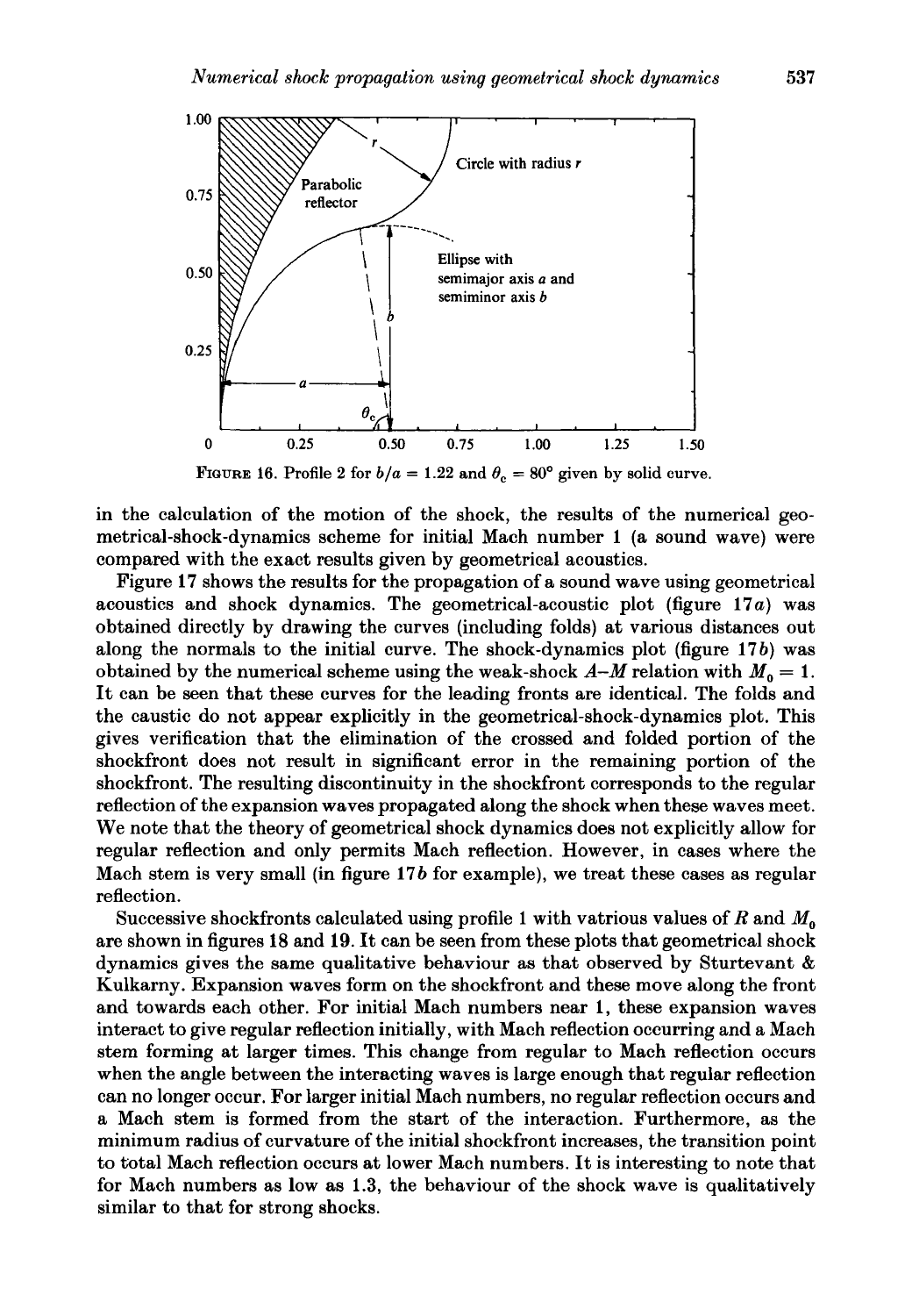

FIGURE 17. Successive shockfronts for profile 1 with  $R = 0.5$ : (a) geometrical acoustics; (b) geometrical shock dynamics.

A more detailed comparison with the experimental data is obtained using profile 2 (figure 16). In the experiments performed by Sturtevant & Kulkarny, curved shockfronts were produced by reflecting plane shock waves from a curved reflector. The reflected wave then propagated into the uniform flow entrained by the incident shock. To compare our calculations more closely with these results, we require some initial shockfront shape that approximates the actual curve front as it leaves the reflector surface. The initial shockfront is then propagated numerically into a uniform flow with Mach number  $M_1$  given by

$$
M_1 = \frac{2}{\gamma + 1} \frac{M_0^2 - 1}{M_0}.
$$
\n(4.10)

The reflected-shockfront shape as given by geometrical acoustics is a reasonable first approximation to the actual reflected wave for weak incident shocks. For the case of a parabolic reflector, profile 2 with  $b/a = 1$  is this approximate reflected curve. We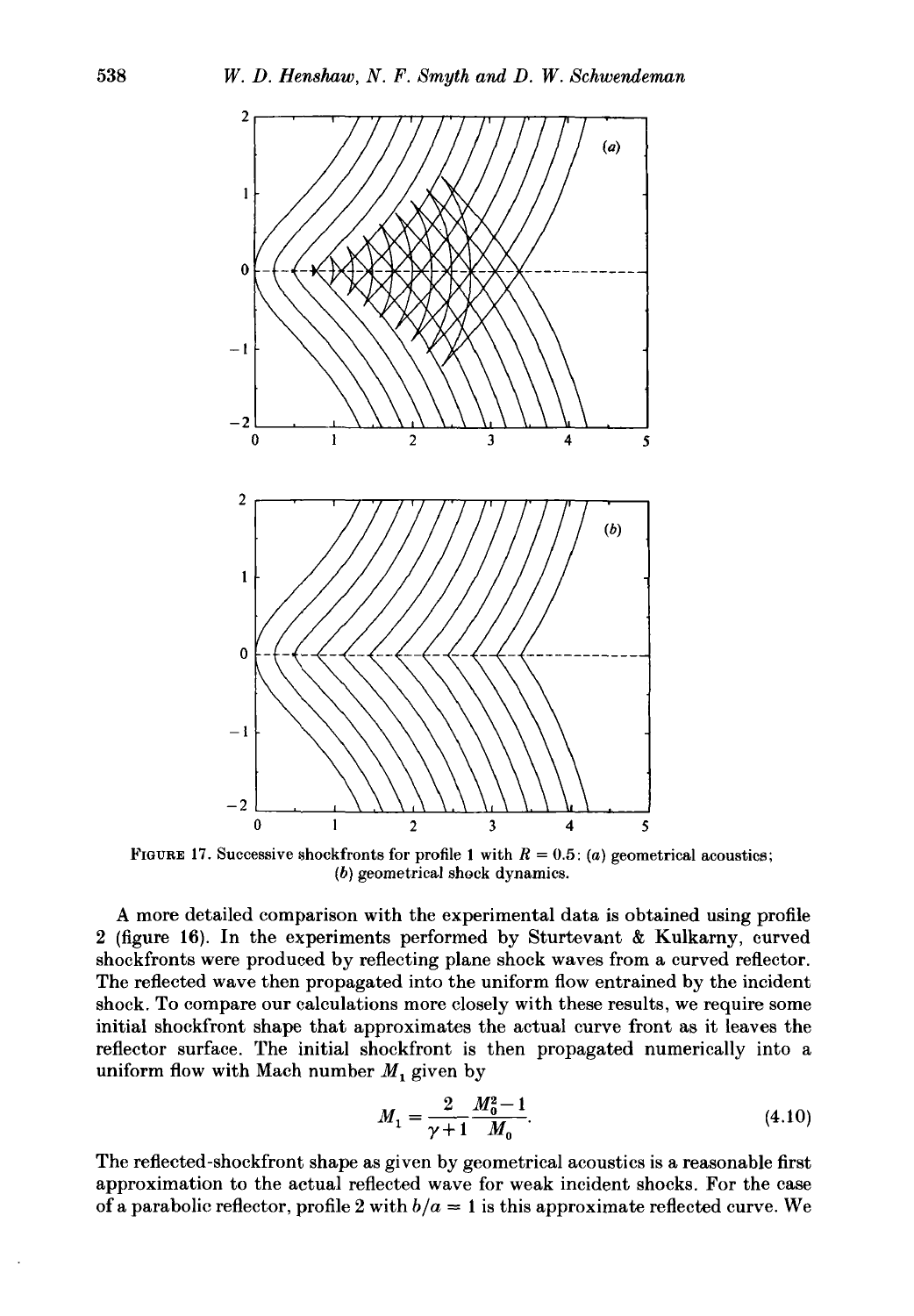

FIGURE 18. Successive shockfronts for profile 1 and  $R = 0.5$ ; (a)  $M_0 = 1.02$ ; (b)  $M_0 = 1.06$ ; (c)  $M_0 = 1.30$ .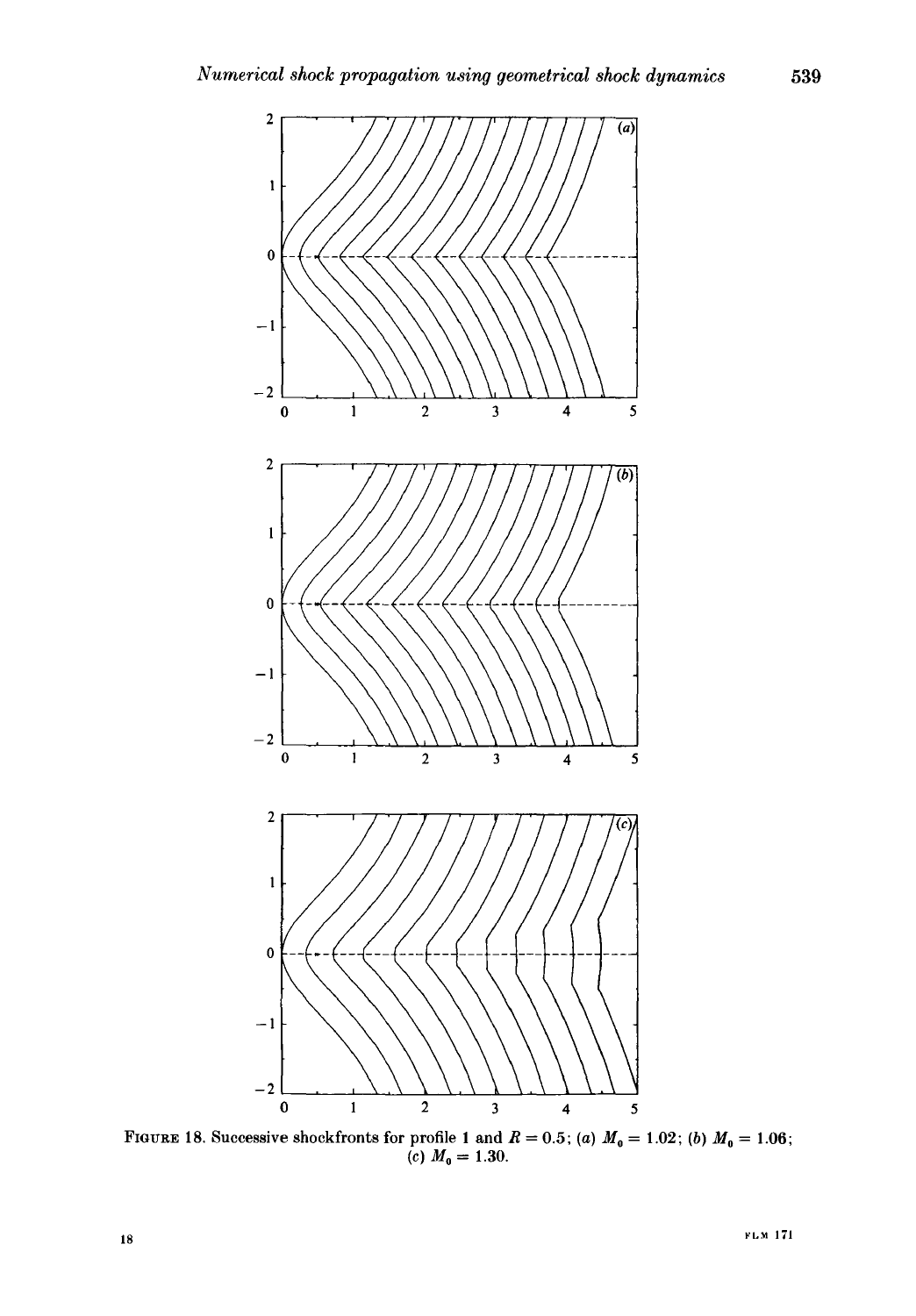

FIGURE 19. Successive shockfronts for profile 1 and  $M_0 = 1.06$ : (a)  $R = 0.25$ ; (b)  $R = 0.50$ ;  $(c)$   $R = 0.75$ .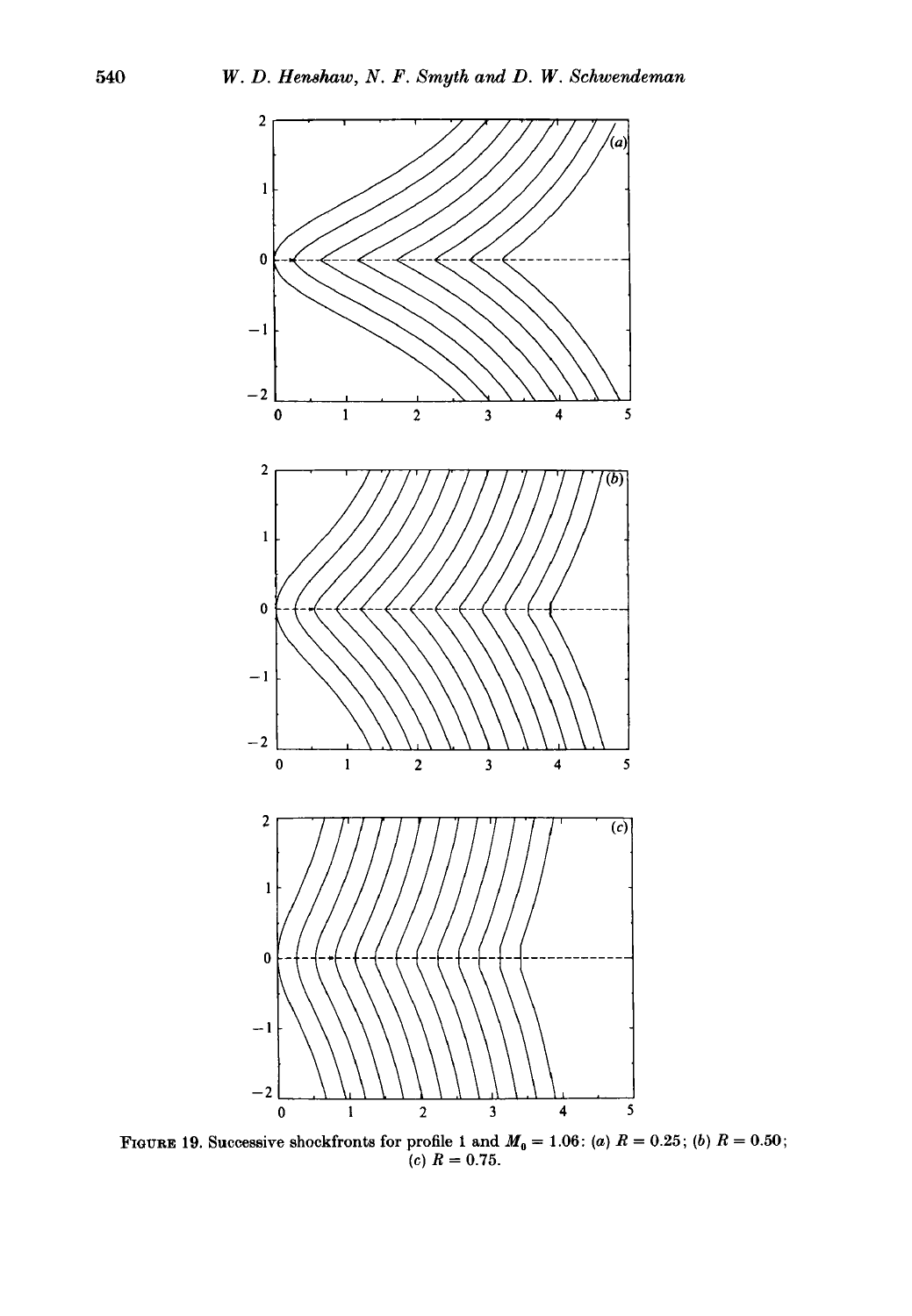

FIGURE 20. Mach numbe<sup>·</sup> *vs.* distance on the axis of symmetry for profile 2 with  $\theta_c = 80^\circ$ ,  $M_0 = 1.1$  and  $M_1 = 0.16$ .

note, however, that the actual reflected  $\cdot$  bock wave has a variable shock strength. The diffracted waves from the corners of the reflector are weaker than the incident shock wave, thus they travel slower than the incident shock. Also, the outer portions of the incident shock wave reflect first and travel back into the flow entrained by the incident shock. These effects combine to give a flatter reflected shock wave than the reflected wave given by geometrical acoustics. The aspect ratio  $b/a$  of the ellipse in figure 16 is used to model the flattening of the actual reflected shock wave.

The quantity *b/a* was found to have a large effect on the peak Mach number near the focus. In figure 20, we plot the Mach number versus distance on the axis of symmetry for different values of *b /a.* For each curve the distance is normalized with respect to the radius of the inner circle  $(b/a = 1)$  for  $\theta_c = 80^\circ$ . As expected the peak Mach number decreases as *bja* increases. Sturtevant & Kulkarny measured a peak relative shock strength  $\sigma = 4.9$  for  $M_0 = 1.1$  and  $\theta_c = 80^\circ$ . The relative shock strength is related to the Mach number by

$$
\sigma \equiv \frac{z(M)}{z(M_0)},\tag{4.11}
$$

where  $z(M)$  is the pressure ratio  $p_2/p_1$  of the shock given by

$$
z(M) = 1 + \frac{2\gamma}{\gamma + 1}(M^2 - 1). \tag{4.12}
$$

We see that the initial curve for  $b/a = 1.25$  gives the best agreement with experiment.

We also studied the effect of a variable initial Mach-number distribution on the peak Mach number. We experimented with different smooth Mach-number distributions. In each case, the initial Mach number on the axis of symmetry was set equal to  $M<sub>0</sub>$  and decayed off the axis to a Mach number greater than or equal to 1. For weak shocks, our experiments showed a relatively small change in the peak Mach number for a variety of initial distributions.

Some typical views of the focusing-shockfront patterns calculated using profile 2 are shown in figure 21. We found that the general shockfront pictures did not depend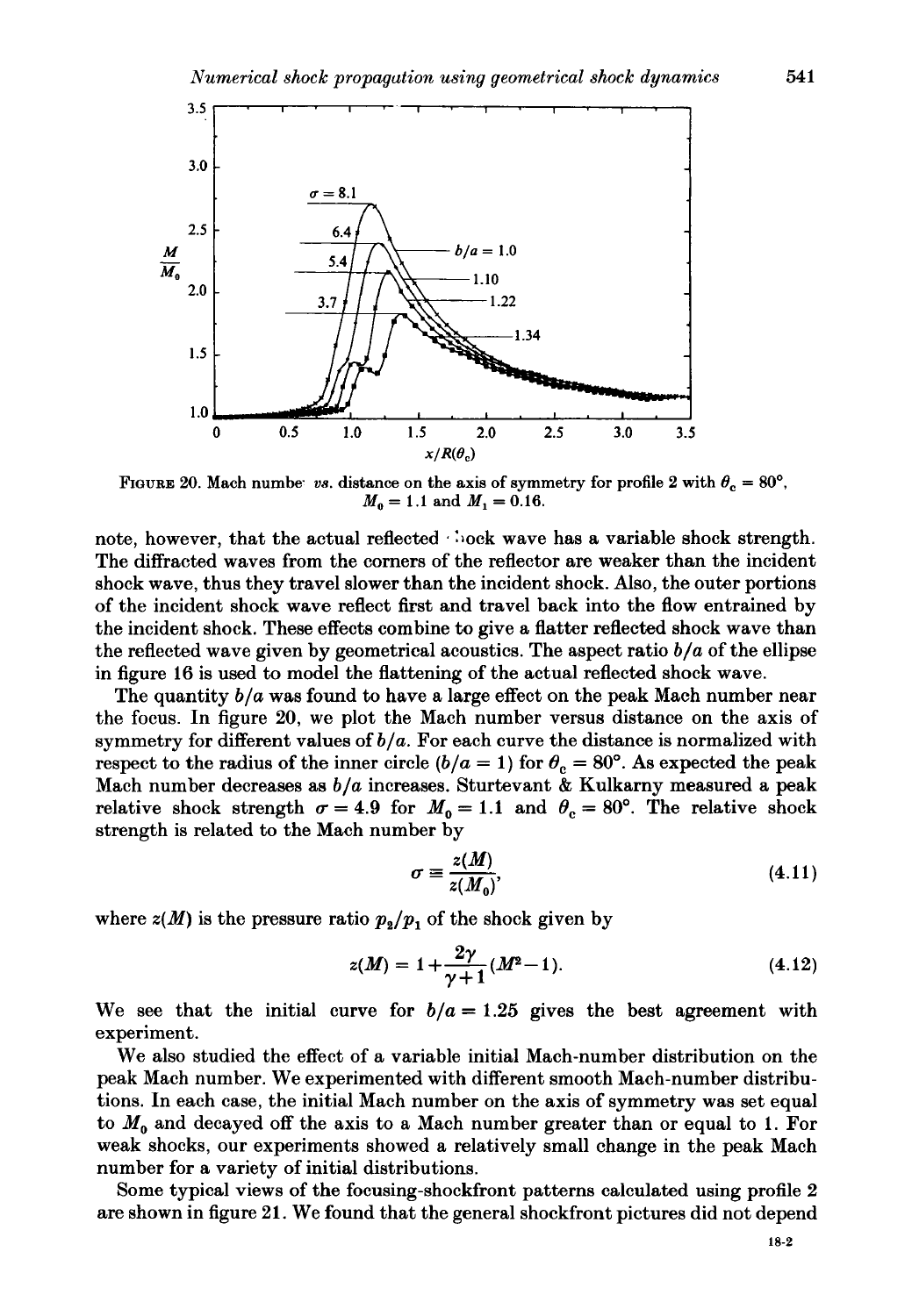

FIGURE  $21(a-c)$ . For caption see facing page.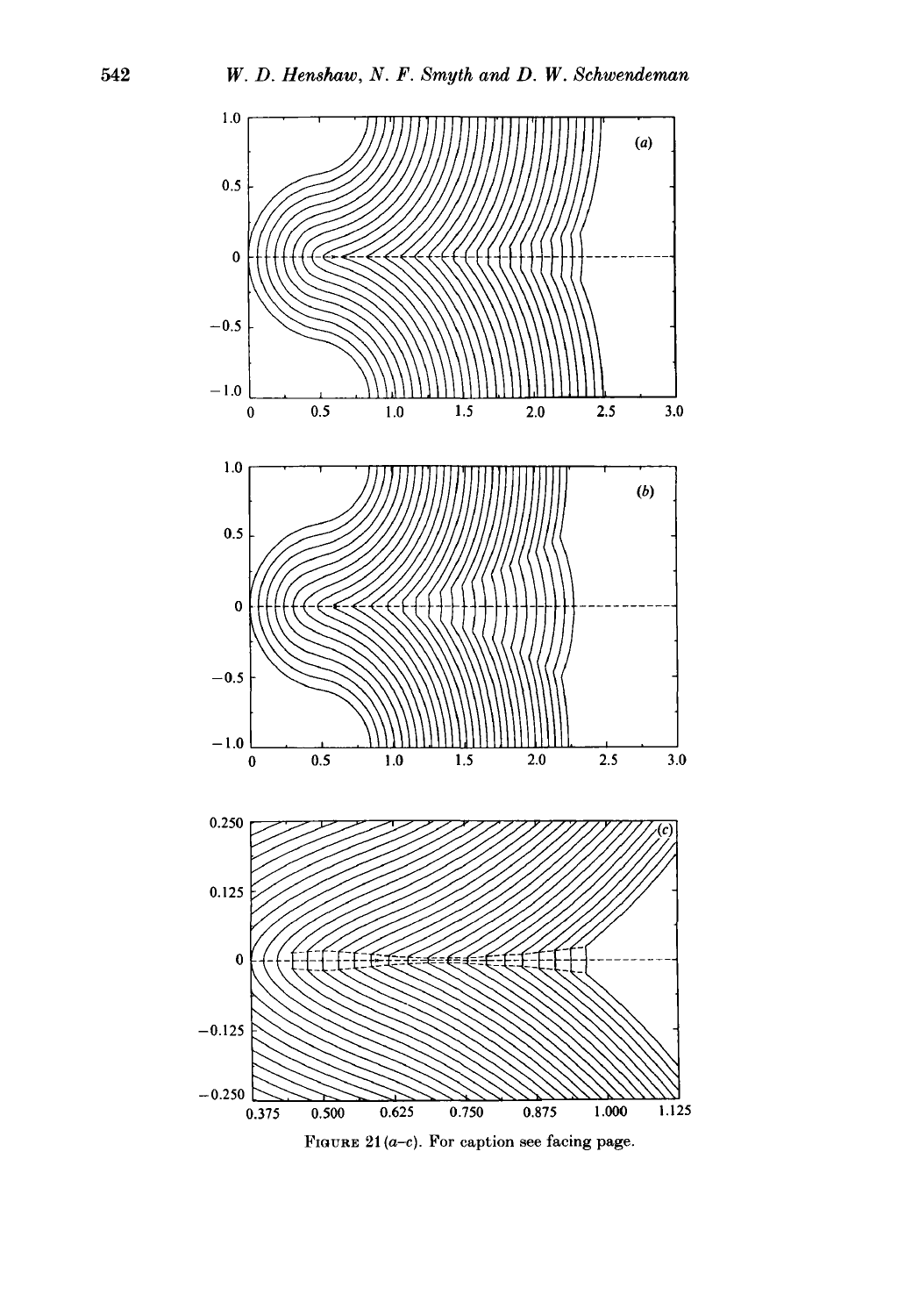

FIGURE 21. Successive shockfronts for profile 2 with  $b/a = 1$  and  $\theta_c = 80^\circ$ : (a)  $M_0 = 1.1$ ,  $M_1 = 0.16$ ; (b)  $M_0 = 1.3$ ,  $M_1 = 0.44$ ; (c)  $M_0 = 1.3$ ,  $M_1 = 0.44$  (narrowing Mach stem); (d)  $M_0 \ge 1, M_1 = 0.$ 

significantly on the quantity *bfa* or the initial Mach-number distribution. For simplicity, we take  $b/a = 1$  and  $M_0 =$ constant. Features similar to those seen in figures 18 and 19 are observed in figure 21. For  $M_0 = 1.1$ , a single shock-shock forms near the focus before a transition to a pair of shock-shocks occurs farther downstream. A slightly larger  $M_0$  shows a small Mach stem which forms initially just before the focus (figure  $21 b$ ). The stem decreases in size as it passes the focus then increases rapidly. This narrowing-Mach-stem phenomenon is clearly seen in figure  $21(c)$ . Sturtevant & Kulkarny observed a similar narrowing-Mach-stem phenomenon, although their narrowing occurred for a slightly lower  $M_0$ . We suspect that this difference is a result of the approximate initial conditions.

It is also interesting to note the focusing shockfronts for  $M_0 \geq 1$  (figure 21d), where we consider the shockfront travelling into a gas at rest  $(M_1 = 0)$ . This result is shown for completeness and is not meant to be compared with the experimental data obtained for weak shocks. Here, a Mach stem forms initially and increases in size (without narrowing) as the shockfront propagates downstream.

In all the cases shown in figure 21, the curved shockfront far downstream is approaching a planar front. We see in these examples the stability mechanism for a planar front as determined by geometrical shock dynamics.

A further study of the Mach number *versus* distance gives added insight into the focusing process for profile 2. In figure 22, we see the effect on these curves of varying  $M_0$  and  $\theta_c$ . For  $b/a = 1$ , the radius of inner circle is related to  $\theta_c$  by

$$
R(\theta_{\rm c}) = \frac{1}{2} \left( \frac{\cos \theta_{\rm c} + 1}{\sin \theta_{\rm c}} \right).
$$
 (4.13)

Linear theory (geometrical acoustics) gives a perfect point focus at a distance equal to  $R(\theta_c)$  on the axis of symmetry for profile 2. The focus position determined by the peak Mach number always occurs after the focus for the nonlinear theory (geometrical shock dynamics). We also observe the formation of a shoulder before the peak in the family of curves for increasing  $M_0$ , in particular for  $M_0 = 1.3$ . This shoulder corresponds to the initial formation of a Mach stem. For  $M_0 = 1.3$ , the stem decreases in length as it passes the linear focus point before it eventually increases in length. The peak in Mach number following the shoulder is a result of the narrowing stem.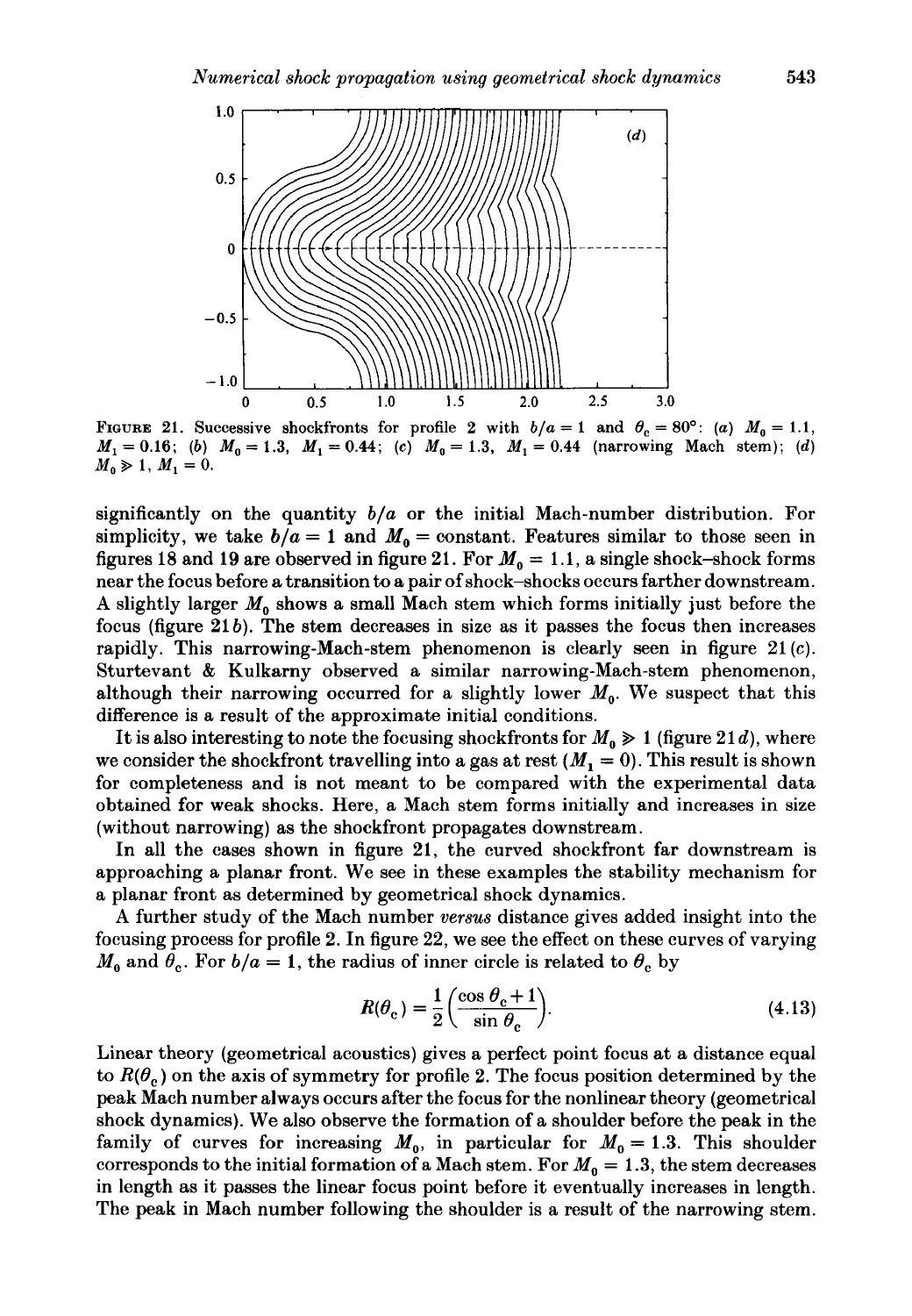

FIGURE 22. Mach number *vs.* distance on the axis of symmetry for profile 2 with  $b/a = 1$ : (a)  $\theta_c = 80^\circ$ ; (b)  $M_0 = 1.1$ ,  $M_1 = 0.16$ .

The shoulder formation is a useful feature of the Mach number *versus* distance curves since it signals the transition from the basic single shock-shock pattern near the focus to the Mach-stem pattern. The three curves in figure  $22(b)$  were chosen to show this transition. The curve for  $\theta_c = 80^\circ$  is a typical curve corresponding to the single shock-shock pattern, which we interpret as the actual shock wave being crossed at the focus. The presence of a shoulder following by a peak in Mach number indicates that the focused pattern for  $\theta_c = 70^\circ$  is a transition case. For  $\theta_c = 60^\circ$ , the peak has disappeared and only the shoulder remains. In this case, the Mach stem forms initially and propagates downstream without narrowing.

In the present work, we have considered a variety of two-dimensional and axisymmetric problems for the motion of shock waves in gases. The numerical scheme may also be used for other problems where a relation between the amplitude